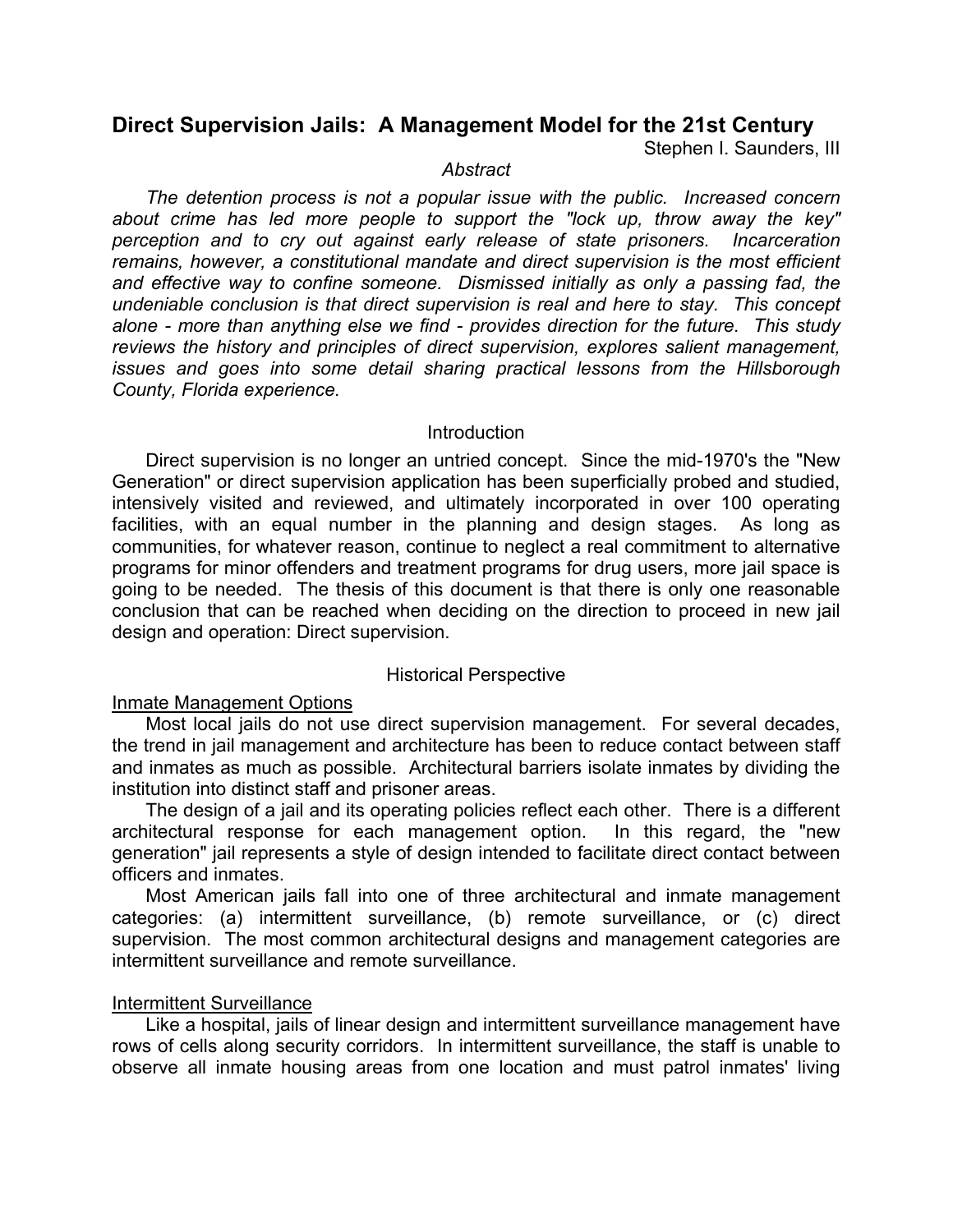areas to provide only periodic observation. Not surprisingly, most prisoner behavior problems occur during the intervals between the intermittent patrols.

#### Remote Surveillance

Jails using podular type design and remote surveillance management have divided the inmate living areas into pods or modules. In remote surveillance, usually 48 to 64 cells are clustered around dayrooms that are under continual observation by staff in a central control room; this is generally called a "housing unit". The housing unit is subdivided into three or four units or pods of 12 to 16 beds. Since cell doors are electronically controlled from the officer's control room communication with inmates is by intercom, and officers do not have direct contact with inmates.

The main reason most new jails are designed in this fashion is to enhance inmate surveillance in comparison with traditional linear designs. However, these jails limit staff contact with inmates by isolating the officer in a secure control station. Under today's legal mandates, both designs are almost always staff intensive, especially when compared to direct supervision facilities.

In anticipation of destructive behavior, both intermittent surveillance and remote surveillance include high security fixtures, furnishings, and finishes. Despite these costly items, however, vandalism and graffiti are still prevalent in many of these jail environments.

#### Direct Supervision

Jails with direct supervision stand in sharp contrast to traditional facilities. A direct supervision jail differs from the conventional approach because the officer is stationed inside the housing unit. This concept encourages direct interaction between staff and inmates to prevent negative inmate behavior, and it groups inmates into living units of approximately 48 to 64 cells that can be efficiently managed by one officer. The barrier found in the podular inmate surveillance design, as well as the isolated control rooms, are simply removed. So rather than separating staff from inmates by security barriers, as is usual, this contemporary approach places officers in direct contact with prisoners at all times. The new concept combines principles of human behavior and facility design to create detention environments that facilitate the officer's effectiveness.

While some aspects of the two pod designs are similar (cells clustered around a dayroom, for example) the differences are dramatic. The furnishings, fixtures and finishes found in the direct supervision housing pod are usually of normal, commercial grade. Staff assigned to the units work among inmates 24 hours a day. Over 100 detention facilities in the United States currently use this form of inmate management, and in excess of 100 more are under design or construction.

To many people, direct supervision appears to fly in the face of conventional wisdom. They believe that lessons learned in operating traditional linear jails do not provide much support for this new concept. "What can be gained," they ask, "by exposing officers to continuous contact with prisoners and equipping the facilities with furnishings and fixtures that are not designed to resist abusive behavior?" However, managers of direct supervision jails respond that officers are placed in inmate housing units precisely in order to increase staff and inmate safety, and that it is unnecessary and perhaps counterproductive to pay a high price for secure, vandal-proof fixtures,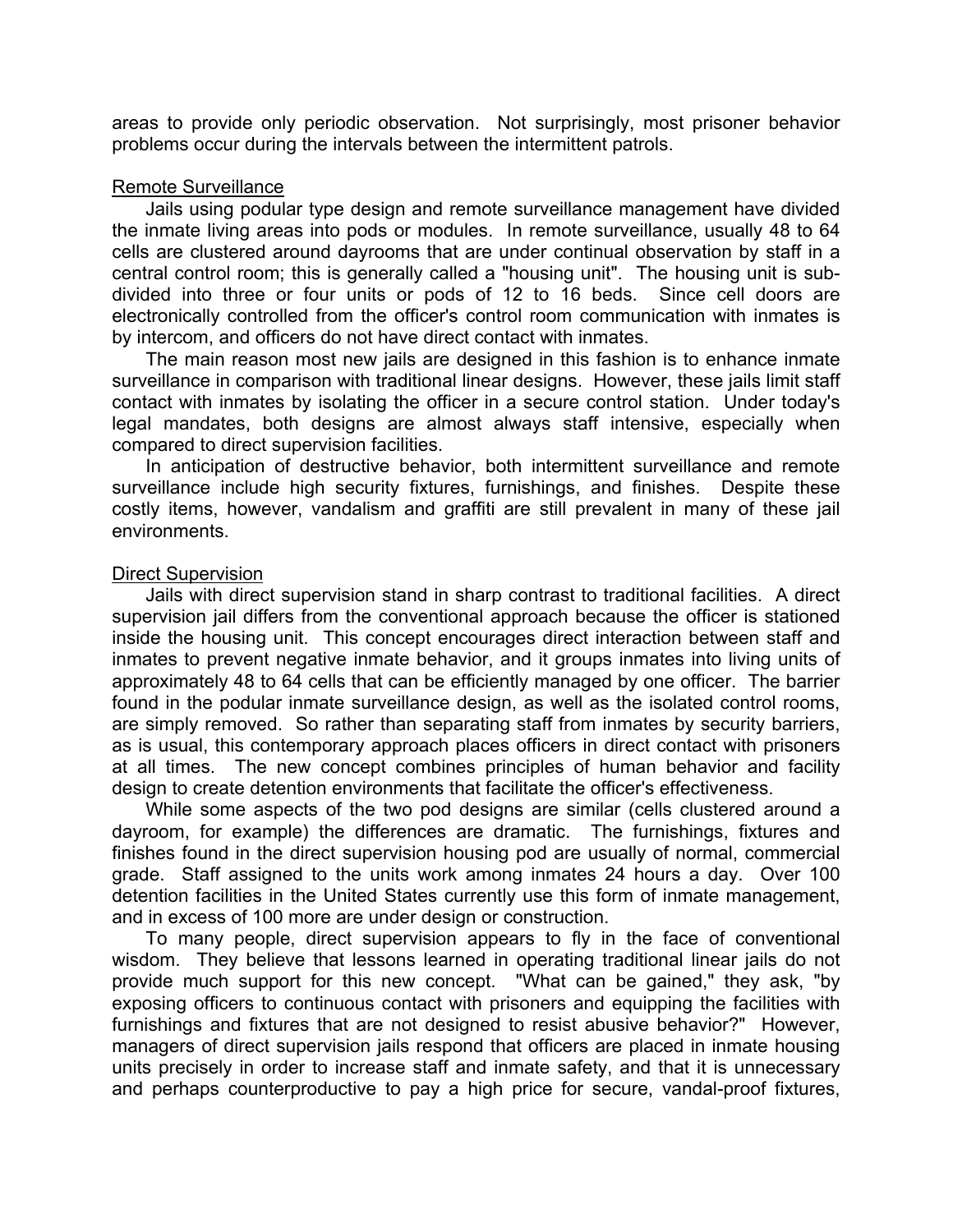furnishings, and finishes when officers are in a position to supervise inmate behavior continuously.

This response does not win many immediate converts. However, more and more jail managers are convinced after seeing the direct supervision concept in action. Although direct supervision inmate management concepts and principles will prove workable in almost any detention environment, they can be implemented most feasibly in a facility specifically designed for this purpose.

Following formal recognition by the National Institute of Corrections (NIC) in 1983, direct supervision has been endorsed by the American Jail Association, the Committee on Architecture for Justice of the American Institute of Architects, and the American Correctional Association. It has also been incorporated into the Standards for Adult Correctional Institutions and Standards for Adult Local Detention Facilities of the Commission on Accreditation for Corrections. With such support, it may be considered by many to be state of the art for inmate management and housing unit design.

## The Principles of Direct Supervision

The principles of direct supervision were first drafted in 1982 for the purpose of explaining the content of the concept. The term "direct supervision" was easily misinterpreted to simply mean that officers were to be in direct contact with inmates, and that this contact, by itself, would produce the desired behavioral objectives. While certain benefits are realized from merely placing officers in contact with the inmates they are supervising, the full potential of this practice is not realized until it is integrated into a comprehensive system of inmate management. It was, therefore, necessary to define in detail the universal principles of this new direct supervision concept to distinguish it from its more simplistic predecessors and to enable practitioners to fully optimize the concept.

The draft principles were comprised of user observations about the universal components of successful direct supervision facilities. These principles were further supported by observations of unsuccessful experiences with direct supervision which served to negatively confirm their validity. Since the principles were observations of successful practice rather than theoretical constructs, the issue of validity related to the accuracy of the observer. The principles remained in tentative draft form for the remainder of the eighties where they were put to the repeated test of operational direct supervision facilities that came on line during that period. The final version of the principles of direct supervision reflects the additional observations of the practitioners in the field since the original 1982 draft. This process has crystallized the principles into a coherent, consistent inmate management concept that has proven useful to practitioners in the field.

These principles have been successfully utilized to communicate the content of the direct supervision concept to many jurisdictions around the country. They have also been helpful in identifying problems in direct supervision operations as well as missed opportunities for operational improvement. Rather than reacting to a problem in an ad hoc manner, these principles allow managers a uniform, conceptual framework against which to measure operational performance.

The order in which the principles are presented could arguably by changed to comply with one's order of priority. It is difficult to say that one principle is more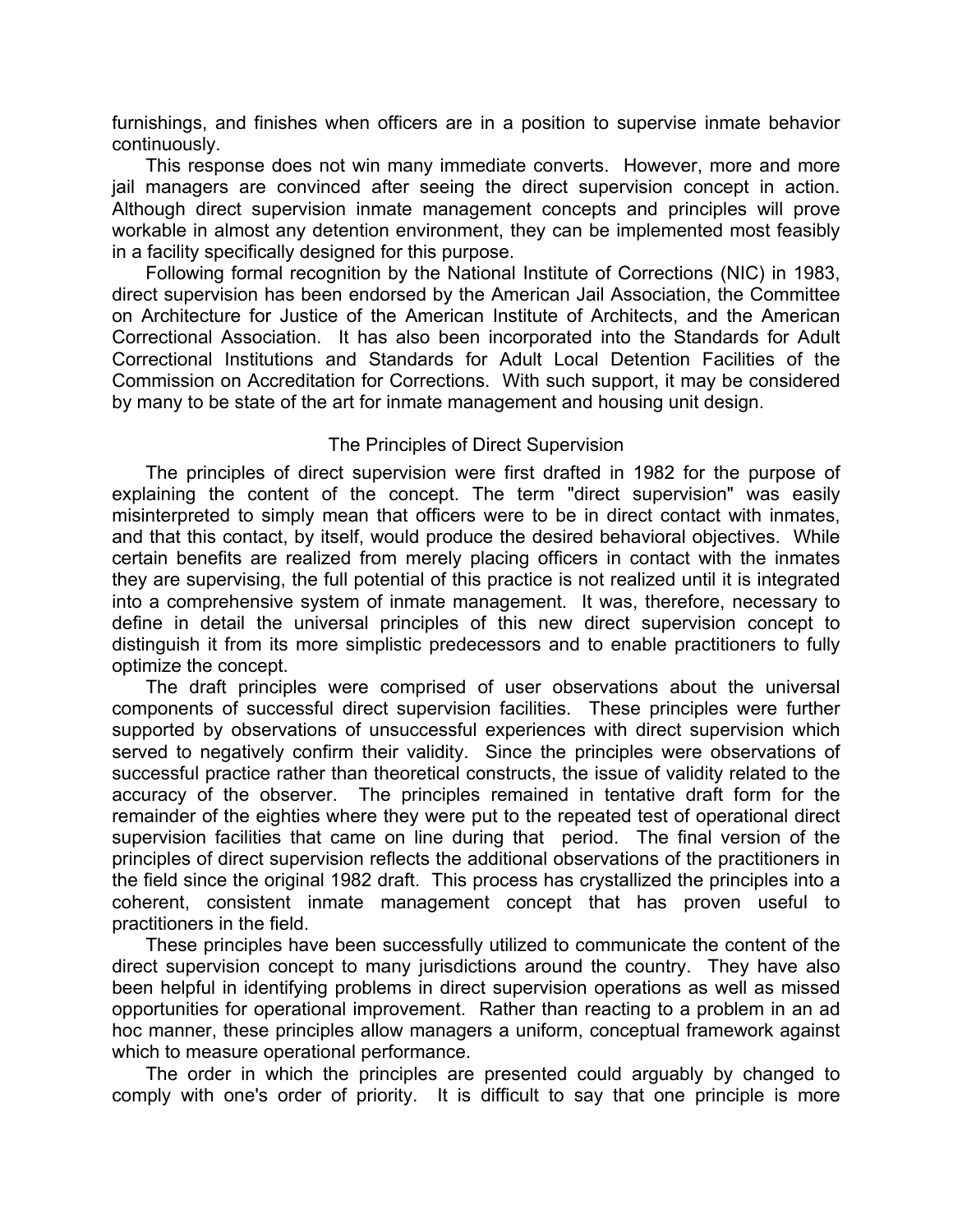important than another; such a determination may relate more to individual perspectives rather than universal validity. The order of presentation was not intended to imply value or priority.

A thorough conceptual understanding of these principles enables the correctional administrator to maximize the return on the agency's investment in this concept. There are many substantive benefits to be derived from their total application. In these times of scarce resources and escalating demand for services, it is essential that correctional agencies receive the "biggest bang for their buck" (Nelson, 1990).

#### Principle I: Effective Control

A detention facility, by definition, is a controlled environment for those charged with a crime who are awaiting disposition, or serving a short sentence. Therefore, effective control of inmates is one of the primary objectives of any jail or program.

#### Principle II: Effective Supervision

Direct staff supervision of inmates is requisite for the achievement of effective control. Effective supervision involves more than visual surveillance; it includes the use of all the human senses, as well as extensive personal interaction between staff and inmates. The elements of supervision proven effective in other human enterprise also can be productively applied in a detention setting.

## Principles III: Need for Competent Staff

In order to run an institution where successful operation is dependent upon the effectiveness of staff rather than technological devices, the staff must be competent. A community which places little value on this factor would be best advised not to consider a podular/direct supervision facility.

## Principle IV: Safety of Staff and Inmates

Probably the greatest concern about being incarcerated or seeking employment in a detention facility is personal safety. Detention facilities have gained a reputation for danger and fear.

## Principle V: Manageable and Cost-Effective Operations

One very practical and important consideration for any jail is that it be manageable and cost-effective. The jail's mission and goals should be readily obtainable. Taxpayers are not anxious to spend more than they have to on jail operations, and rightly so. While a community's discretionary fiscal priorities generally do not include the jail, however, jail expenses cannot be avoided by neglect. Many communities have tried that strategy, only to find it far more costly in the long run. The podular direct supervision facility is able to fulfill the mission of the jail while, at the same time, reduce costs.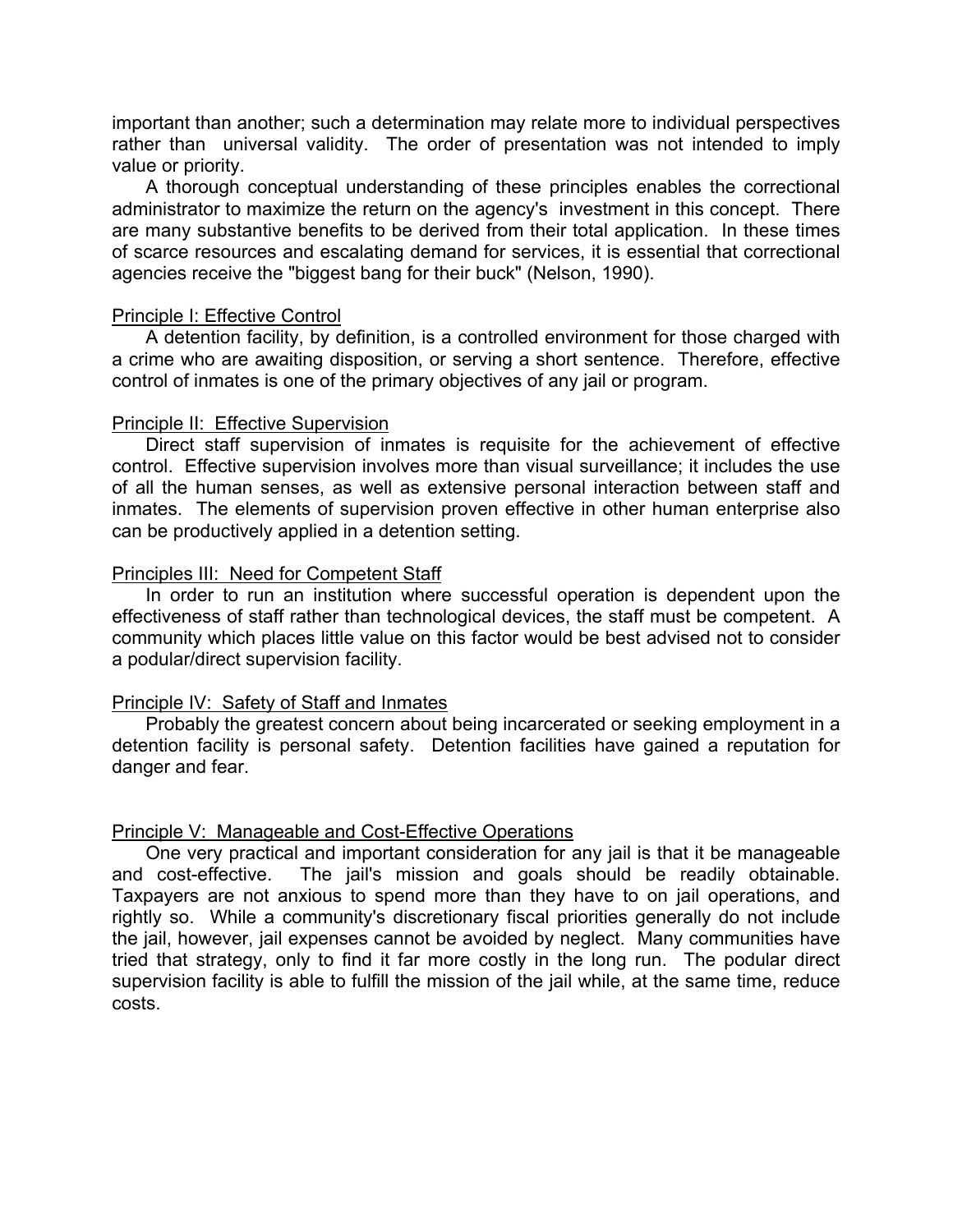## Principle VI: Effective Communications

Effective communication is a critical element in the operational strategy of all human enterprises. Jails are no exception, and management must be sensitive to the important impact of the various elements of this principle.

## Principle VII: Classification and Orientation

The classification and orientation of inmates must be included in the day-to-day operations of podular direct supervision facilities.

## Principle VIII: Justice and Fairness

To advocate that detention facilities operate in a just and fair manner sounds more like a homily than a principle of jail management. However, the many implications of this issue in a detention facility warrant further examination; and because of its significance to correctional management, it is regarded as an operational principle. (Nelson, 1983)

## Principle IX: Commitment

The final success of the direct supervision concept relies on the belief and support of the people in charge. The only programs where direct supervision was supposedly employed unsuccessfully were instances where commitment was lacking or inconsistent.

1. Executive Support. Support of the chief executive is a must for the concept to even get off the ground. This support must be public and based on a sound understanding of all of the principles of direct supervision.

2. Command Commitment. Equally as important as the support of the chief executive is the visible support of the command staff. *Visible* is the operative word here. Command staff members must be present as staff goes through the training and orientation process; they should, in fact, present some of the training.

3. Line Supervisors. Finally, the line supervisor must be committed and must show it. This is achieved through informal interactions with staff, through training and by example.

4. Staff Commitment. As with all changes, some initial resistance should be anticipated. The involvement of staff in the planning process supported by well devised orientation and training programs should overcome these concerns. And the example set by the chain-of-command should be easy to follow (Saunders, 1988).

## Management Issues

## Personnel Issues

Personnel costs represent the greatest expenditure of funds for local jails; thereby making the management of personnel their most critical concern. Operating costs comprise approximately 90% of a jail's life cycle costs, and personnel expenditures account for approximately 70% of a jail's annual budget. In a 1982 survey of 2,500 local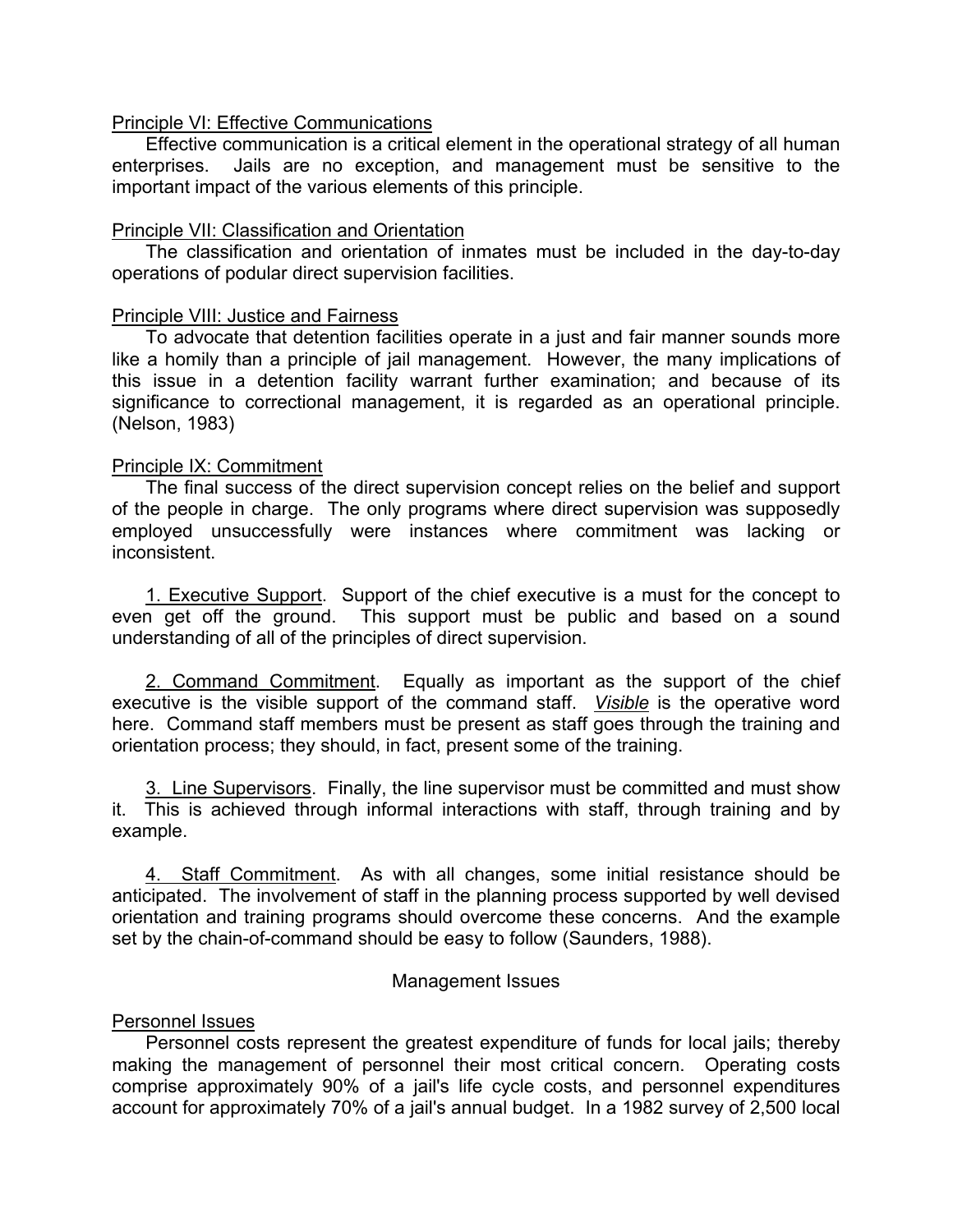jails, the National Sheriffs' Association discovered that personnel was the number one management concern (NSA, 1982). When cost savings are being considered, therefore, potential impact on personnel operations must receive the highest priority.

## Effective Management

Administrators of nine operating facilities surveyed in a 1987 NIC study agreed unanimously that direct supervision inmate management is an effective technique for managing their institutions. However, several pointed out that increased management attention and staff training were required (Krauth & Clem, 1983).

One administrator stated that it takes a great deal of management time to encourage teamwork and to remove the feeling of isolation that staff may have when assigned alone to a housing unit. Another manager reported that direct supervision contributed to the effectiveness of his management by reducing conflicts between staff and inmates and by allowing for closer inmate supervision. One went so far as to say, "It is the most positive trend in jail administration that I have encountered in my professional career."

## Improved Staff Morale

While all respondents operating direct supervision jails reported that staff morale was improved, few were able to quantify this observation in terms of cost savings. When the respondents were asked to substantiate their claims that direct supervision had a positive impact on staff morale, they cited the following:

- Improvement in staff attitudes.
- Decrease in staff tension.
- Reduced use of sick leave.
- Improved treatment of inmates by staff.
- Decreased number of staff-inmate conflicts.
- Improved institutional cleanliness and orderliness.
- Reduction in employee misconduct and confrontations with management.

When compared to the conventional approach, direct supervision jails assign an officer much greater responsibility for inmate behavior. Rather than remain inside a locked work station, an officer actively supervises all inmates in the housing unit, rather than merely observing them. This assertion of authority has prompted many officers to note that the new approach takes control away from the inmates and places the officer in charge of activity in the housing unit.

## Reduced Sick Leave

Sick leave is an indicator that offers quantifiable measurement. In reviewing the impact of direct supervision on this issue, jail administrators indicated that use of sick leave had declined since the introduction of direct supervision. The only exception was one jurisdiction (Pima County, AZ) in which staff were obliged to work regularlyscheduled overtime for 18 months with only one day off per week.

A study of the Manhattan House of Detention conducted by the National Institute of Corrections in 1985 revealed that sick leave usage for 1984 was significantly less than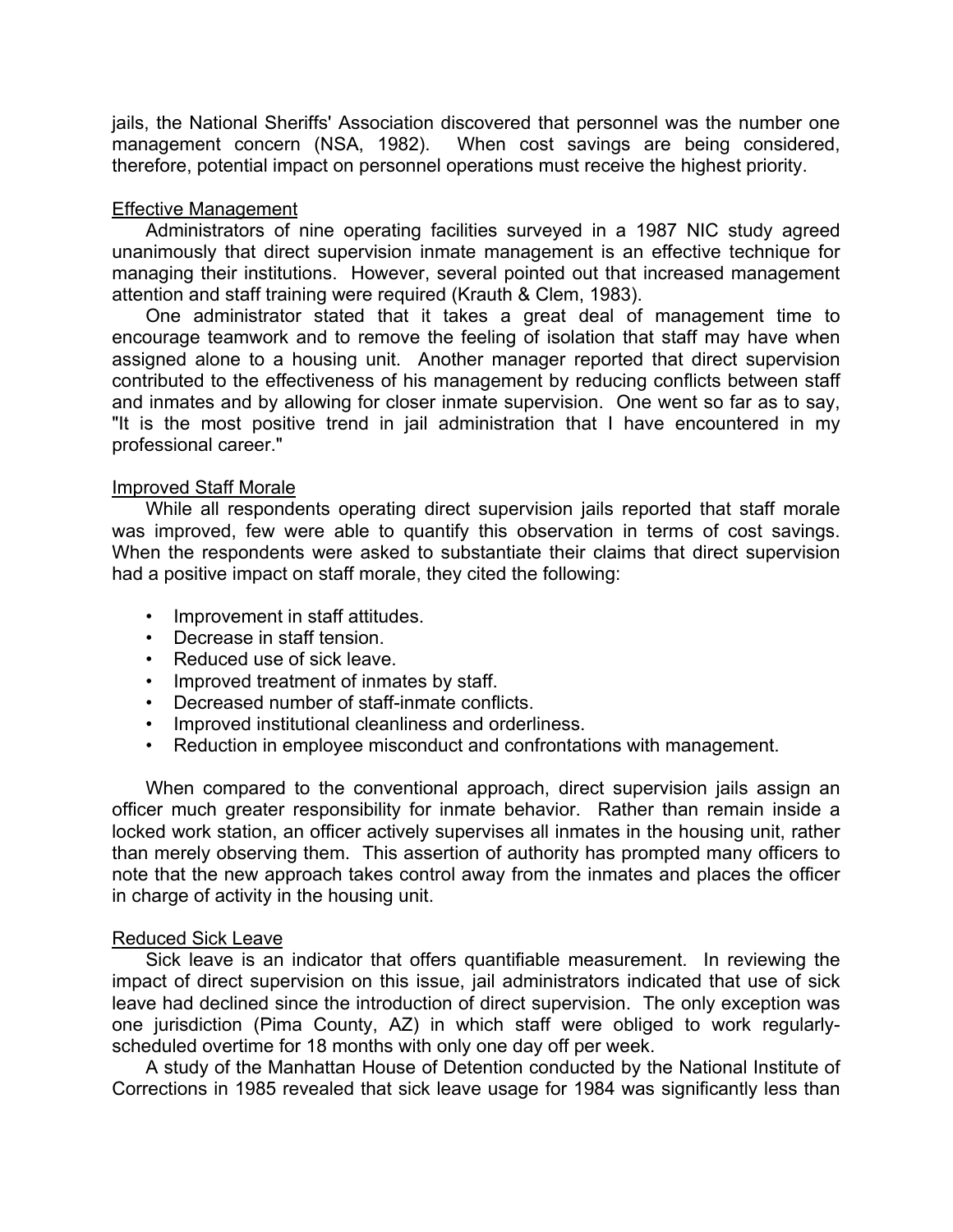the average for the city's other four houses of detention. This difference amounted to an annual cost avoidance of 1,810 staff-days, equal to eight full-time positions, or approximately \$250,000 in overtime expenditures were used to fill the vacancies.

Is it fair to conclude that the reduced sick leave usage is entirely attributable to direct supervision management techniques? There is no method for absolutely determining why these staff members did not use as much sick leave as staff in traditional detention environments. Nevertheless, improved working conditions and job enrichment are characteristic of "new generation jails" strongly implying that they may result in lower sick leave usage.

## Improved Working Conditions

As the work force continues to diminish, as has been predicted for the remainder of this century, the importance of improved working conditions for staff will increase. The growing demand by the private sector for more qualified employees indicates that jails will face increasing personnel problems before the end of the 20th century. A jail that can offer safe, clean, and orderly working conditions, as well as opportunities for fulfillment and career advancement, will be in a good position to compete for qualified employees.

## Staffing Levels

Perhaps the most important question is, "do new generation jails require more staff than other jails, or can this approach result in staff savings?" The answer of course varies to the degree that jail staffing patterns vary. The direct supervision facility opened in 1989 in Dade County, for example, houses 1,000 inmates and requires approximately half the staff needed to operate the County's older linear jail, which houses approximately 1,300 inmates. On the other hand, several facilities have relatively high staffing ratios, especially where there are fewer than 48 cells in a housing unit.

Housing unit staffing is the best area in which to identify the staffing benefits of direct supervision. A wide variety of settings over the past decade have consistently demonstrated that one officer can effectively supervise approximately 50 inmates, and several institutions have assigned more than 50 inmates to a housing unit with satisfactory results. Today's standard is usually 64 inmates per unit, but the author's experience for county jail applications where upwards of 75% of the population is pretrial indicates a capacity of 58 as most reasonable and effective.

Texas is an example of a state where specific staffing ratios are contained in jail standards requiring one housing area officer for every 48 inmates. In other jurisdictions, higher ratios are acceptable. Each jurisdiction must determine which housing area staffing ratio is suitable for circumstances in its jurisdiction. In making this important determination, the control issue must be weighed against the very real issue of costs. Managers of direct supervision jails often cite staff efficiency as an example of improvements over traditional designs. Since traditional jails separate staff from inmates, officers are virtually unable to supervise behavior. Addition of more staff positions has little positive impact since officers are simply *observing* inmate behavior. For example, jails with management problems or crowding may elect to add more staff.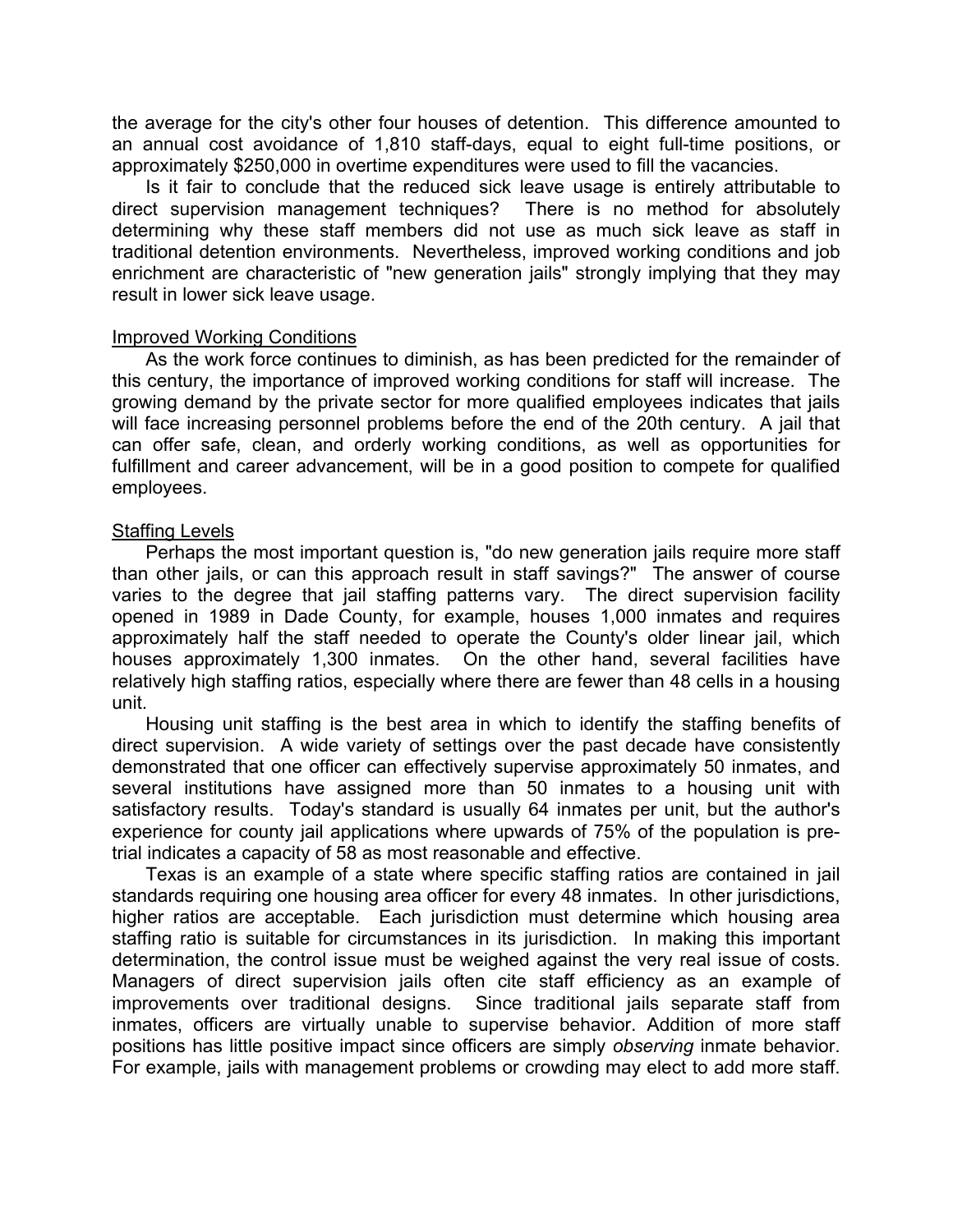All too often, however, this action fails to improve conditions and this cycle causes more and more staff to be added to traditional jails.

In contrast, the direct supervision jail may operate effectively under a variety of adverse conditions with a fixed number of personnel. The efficiency of fewer staff is possible because personnel are in constant contact with the inmate population, thereby allowing staff to *control* the situation at all times.

## Safe Working Environment

Personal safety is an important determinant of the quality of a work environment. All new generation jails report fewer incidents of violence. Pennsylvania's Bucks County, for example, reported that fights have dropped by at least 50% and the use of disciplinary segregation has diminished by 30%. New Jersey's Middlesex County reports that in its first 18 months of operation with direct supervision, it had no incidents of inmate-officer or inmate-inmate violence. Colorado's Larimer County reports, "Much less violence; we are in charge for a change!"

## Construction Costs

Several factors suggest that direct supervision inmate management contributes to reduced construction costs. All the new generation jail administrators reported construction savings. Commercial-grade plumbing fixtures can replace vandal-proof stainless steel fixtures in general population living areas. The degree of cost savings obviously depends on the differences in the costs of fixtures and installation. The average cost of major brands of stainless steel combination toilet fixtures is approximately \$600 per unit. In contrast, a porcelain or Vitrous china watercloset and lavatory, comparable to those used in Federal Prison System facilities, list at approximately \$350. When installation and accessory costs are considered, the difference is approximately \$200 per cell.

Although some believe that the increased durability of steel fixtures will offset the extra cost, "direct supervision" jails have not reported a significant problem with breakage. Moreover, the cost difference would pay for many replacements.

Another new concept is the elimination of lavatory and toilets in every cell. Cells with access to centralized plumbing areas might be considered for some inmate housing units. In a recent analysis of this option, it was determined that "dry" cells cost approximately \$5,000 less per cell than "wet" cells. For this reason, some counties are now reviewing this option as a cost-saving measure.

- *Lighting fixtures* in the general population living areas need not be vandal proof. A good quality commercial fixture designed for frequent use is sufficient. A security surface-mounted fluorescent fixture costs approximately \$435 installed, compared to \$120 for a commercial grade surface-mounted fluorescent fixture.
- The cost of secure *control stations* in each living unit can be eliminated. When concrete, glazing, electronics and equipment are included, the cost of a control station may be \$50,000 or higher for each housing unit, depending on the extent of the electronics.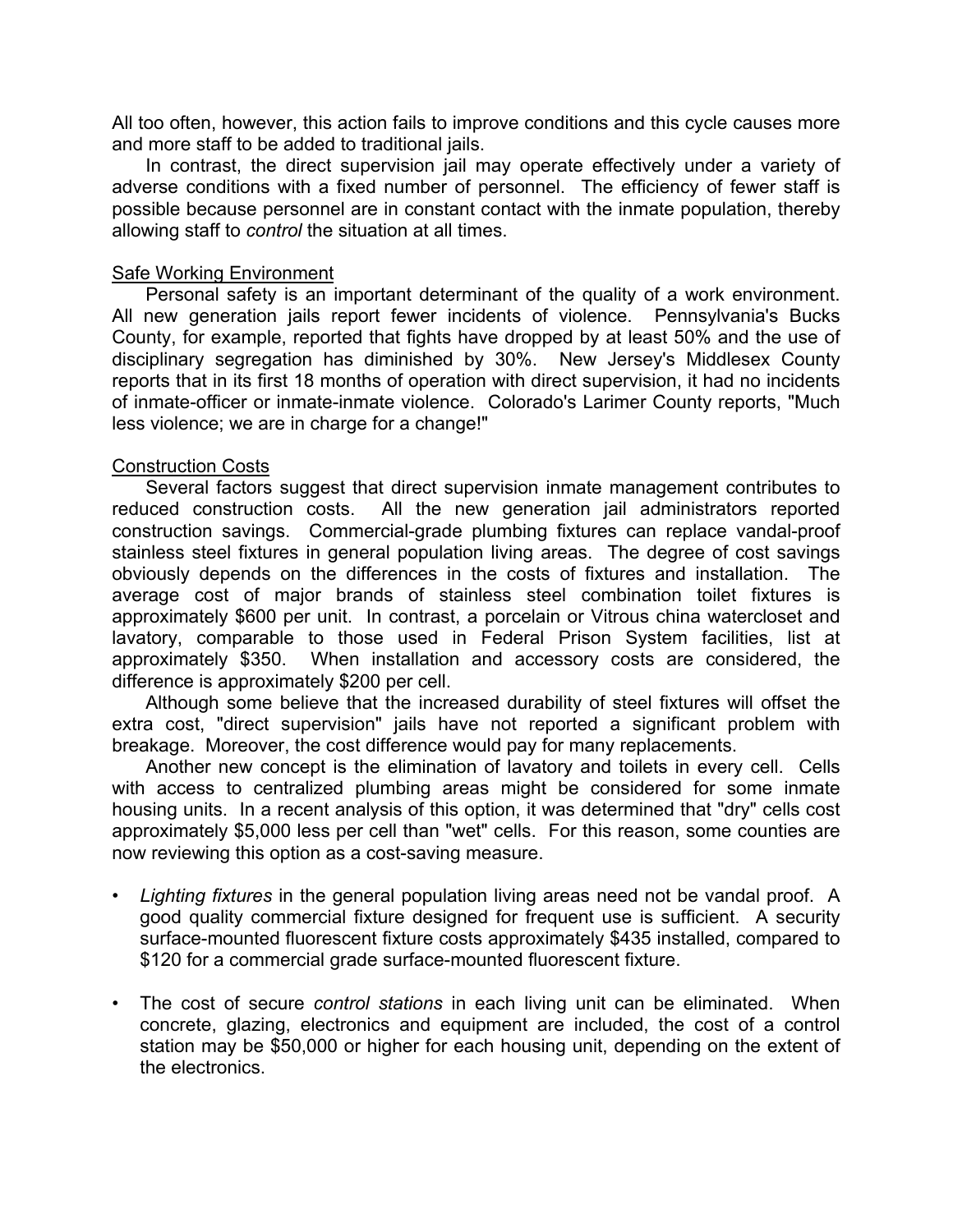- The cost of *walls and glazing* to divide 48-cell living units into smaller 12 or 16-cell subunits, as is the custom in remote surveillance detention facilities, can be eliminated. Security glazing is very costly, and as much as \$25,000 to \$50,000 may be spent on each housing unit.
- *Furniture* for use by inmates in general population living areas can be of normal commercial quality rather than the more expensive vandal-proof line. For example, a four-person stainless steel table with attached seating costs \$975 installed, compared to \$320 for a comparable commercial pedestal table with four chairs.
- *Cell doors, frames, and hardware* in the general population living areas can be commercial or institutional grade rather than heavy steel doors and sliding gates. Hollow-core metal doors of the type used in schools and hospitals are proving to be very effective in direct supervision jails. The differences in cost are significant. An electronically-controlled maximum security door with frame costs approximately \$2,300 installed, while a hollow metal door and frame costs approximately \$300.

Cost avoidance is another important consideration. If exterior walls are reinforced with concrete and steel, it may not be necessary to duplicate this expense for interior walls. Facilities now being built for direct supervision management have utilized hollow block for interior partitions, and rely upon exterior walls for the essential security "envelope."

By selecting less costly materials and hardware, officials planning direct supervision jails may save as much as \$200,000 per housing unit when compared to the traditional approach. This is not to say that all direct supervision jails are less expensive to construct than the conventional detention facilities being built today. Variations in costs among new generation jails may result from unique differences in basic architectural characteristics of each of these jails.

The Manhattan House of Detention, for example, was constructed within the shell of an old facility and incorporated all options for operating with either podular-remote surveillance or direct supervision. The Multnomah County Detention Center was built within a high rise multipurpose criminal justice center. The relatively high costs of these facilities are attributable to special circumstances governing their design.

## Maintenance Issues

Reduced maintenance costs were consistently reported by the respondents as benefits of the direct supervision approach. Experience with direct supervision establishes that there may be substantially less vandalism in general population living areas, and perhaps certain interior areas could be built to school or hospital standards. Although the Chicago Metropolitan Correctional Center's interior cell walls were made of concrete block, 20 years of experience suggests that even gypsum board would have been satisfactory in the general population housing units.

## Building Maintenance

Building maintenance is an important area in which facilities reported lower costs. Administrators indicated that there were fewer broken windows and lights, fewer fires,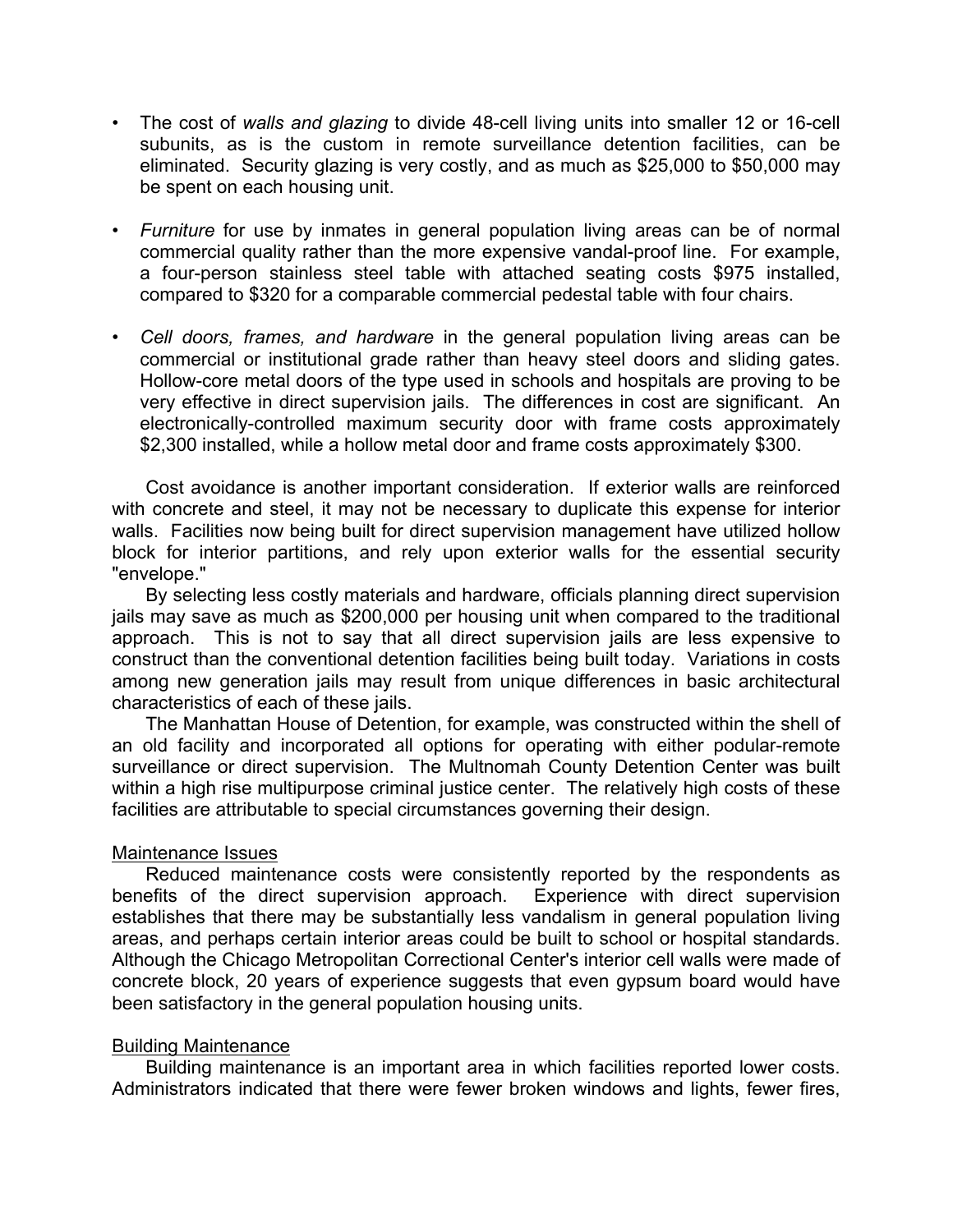and plumbing repairs and painting were needed less often. The Contra Costa County Detention Center administrator reported that the county's old facility needed to be painted each year, while the new facility was painted for the first time in 1986, five years after it was built.

The Manhattan House of Detention, New York City's only direct supervision facility, has surprised local officials with an unprecedented absence of graffiti. All respondents reported that they have had less graffiti, and several said they have encountered virtually no graffiti at all. Two respondents pointed out that while they saw much less graffiti on the living unit, they found just as much in the court holding tank, which is designed and supervised in the traditional manner.

Behavioral inconsistencies displayed by inmates exposed to two different kinds of management and design practices within the same institution are convincing evidence of the strong influence that a jail environment can have on inmate behavior.

## Supplies and Equipment

Officials also reported less frequent damage to supplies and equipment. Less need for repair and replacement of clothing, television sets, mattresses, and linen has been experienced. Inmate vandalism rarely occurs in direct supervision facilities.

Although few facilities have kept records, the Pima County Detention Center provided some cost comparisons that graphically illustrate this point. In the old Pima County Detention Center inmates ruined 150 mattresses each year. Every week approximately two television sets had to be repaired and 15 to 25 sets of inmate clothing were lost. During the first 2 years that Pima County has occupied its new detention center, it has lost no mattresses, repaired only 2 television sets, and lost approximately about 15 sets of inmate clothing.

Several jurisdictions reported an increased use of cleaning supplies in their new facilities, indicating, again, a sense of pride in maintaining them. Specific staffing cost savings derived from direct supervision will depend, of course, on local circumstances. When considering this alternative, officials may also review indirect benefits such as reduced sick leave and increased staff safety. Reduced maintenance costs and less expensive construction components have been consistently reported and documented.

Not only can significant cost benefits be derived from the direct supervision approach, but such vital objectives as reduced violence and improved working conditions will also be realized. As Naisbitt and Aburdene observed in their book, *Reinventing the Corporation,* "We are living in one of these rare times in history when the two crucial elements for social change are present - new values and economic necessity." Jurisdictions interested in reducing capital, operating, and human costs may find the direct supervision concept worth further exploration (Nelson, 1988).

## Acceptance of the Direct Supervision Concept

The Federal Prison System's experience with its experimental detention facilities, the Metropolitan Correctional Centers, has been very positive. The original three have now been in operation for twenty years. They have been joined by two more - a new 200-bed, campus-style facility in Tucson and a converted Federal Correctional Institute in Miami.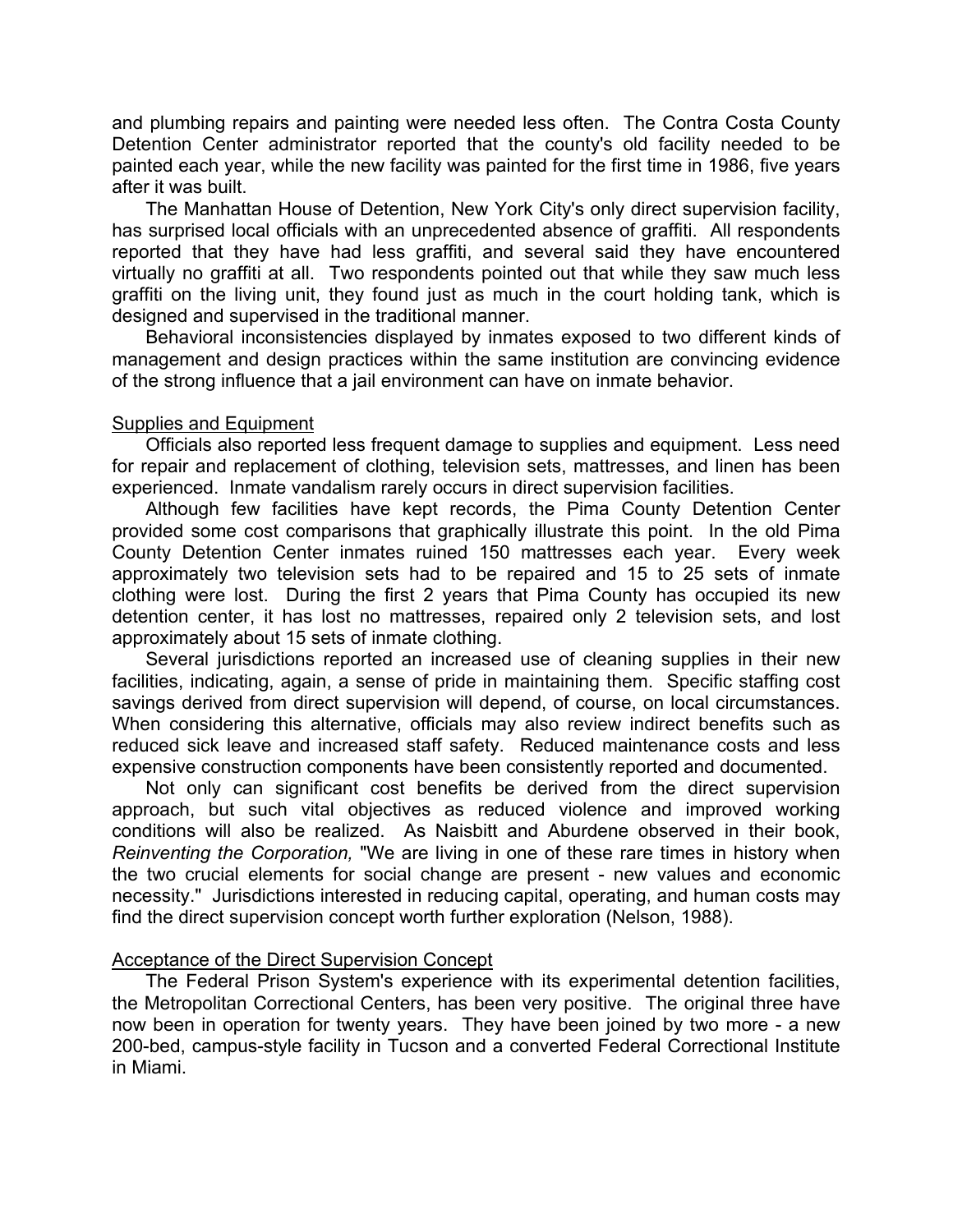Although many features of these prototype centers were incorporated in the design of local detention facilities, the overall concept was generally rejected by local jail administrators. True, the podular design was adopted by many, but it was modified to fit the traditional jail practices with which most administrators were comfortable. The customary high-security, vandal-proof fixtures, furnishings, and finishes were added, and the 48-cell units were further divided into subunits of 12 or 16. Supervision was achieved either remotely from secure observation

posts, or intermittently by officers patrolling adjoining corridors. There was virtually a universal disbelief among local jail administrators that direct supervision facilities could be safe, secure, cost-effective, free of vandalism, and a desirable place to work. Even if the "Feds" found this to be the case, such an approach would not work with local jail prisoners, nor would it be accepted in the local communities.

It must be remembered that for the past 200 years, jail management has been based on successfully anticipating and responding to negative inmate behavior. Given this reactive management style, it is understandable that the podular concept was seen by jail practitioners as providing opportunities to more adequately respond to the problems that have plagued the traditional linear jail. Ironically, the relative success of the modified podular design, coupled with high-security furnishings and high-security electronics, tended to mask the true potential of the podular concept. The successes in the Federal Metropolitan Correctional Centers were either ignored or attributed to the idea that the federal prisoner was somehow different. Few realized or accepted the point that this new design allowed management practices that would obviate the need for most of the reactive strategies so characteristic of traditional jail management.

A second substantial barrier to general acceptance was that the jail did not look like a jail. Certainly it did not fulfill the public's expectation of a jail as a place of punishment, even though, in most over 60% of the prisoners have not been convicted or sentenced. But many elected community leaders, as well as criminal justice administrators, have been reluctant to tell the public that the imposition of conditions of confinement for the purpose of punishment is in direct violation of the Fifth and Fourteenth Amendments to the U.S. Constitution. Because of this ignorance about the role of jails as holding centers, those jail plans that are based on non-punitive conditions of confinement are unacceptable in many communities.

The result was that the real benefits of the new generation jails were never fully shared with the local communities until January, 1981 when Contra Costa County opened its new detention center in Martinez, California. The Contra Costa County Sheriff's Department fully adopted the operational concepts of the Chicago Metropolitan Correctional Center. However, they enhanced the design by incorporating the recommendations from a user's evaluation, and added the open booking concept developed in St. Louis.

During the first three years (for which the most detailed statistics are available) that the Contra Costa facility was in operation, they experienced the same benefits as the Metropolitan Correctional Centers - and then some. They accomplished the objectives of safe, secure, humane, and just custody. In addition, they enjoy a vandal and graffitifree facility. More importantly, the deputy sheriffs assigned to the jail have found that the new facility provides an opportunity for interesting and challenging employment. The Contra Costa facility not only demonstrates that a new generation jail can be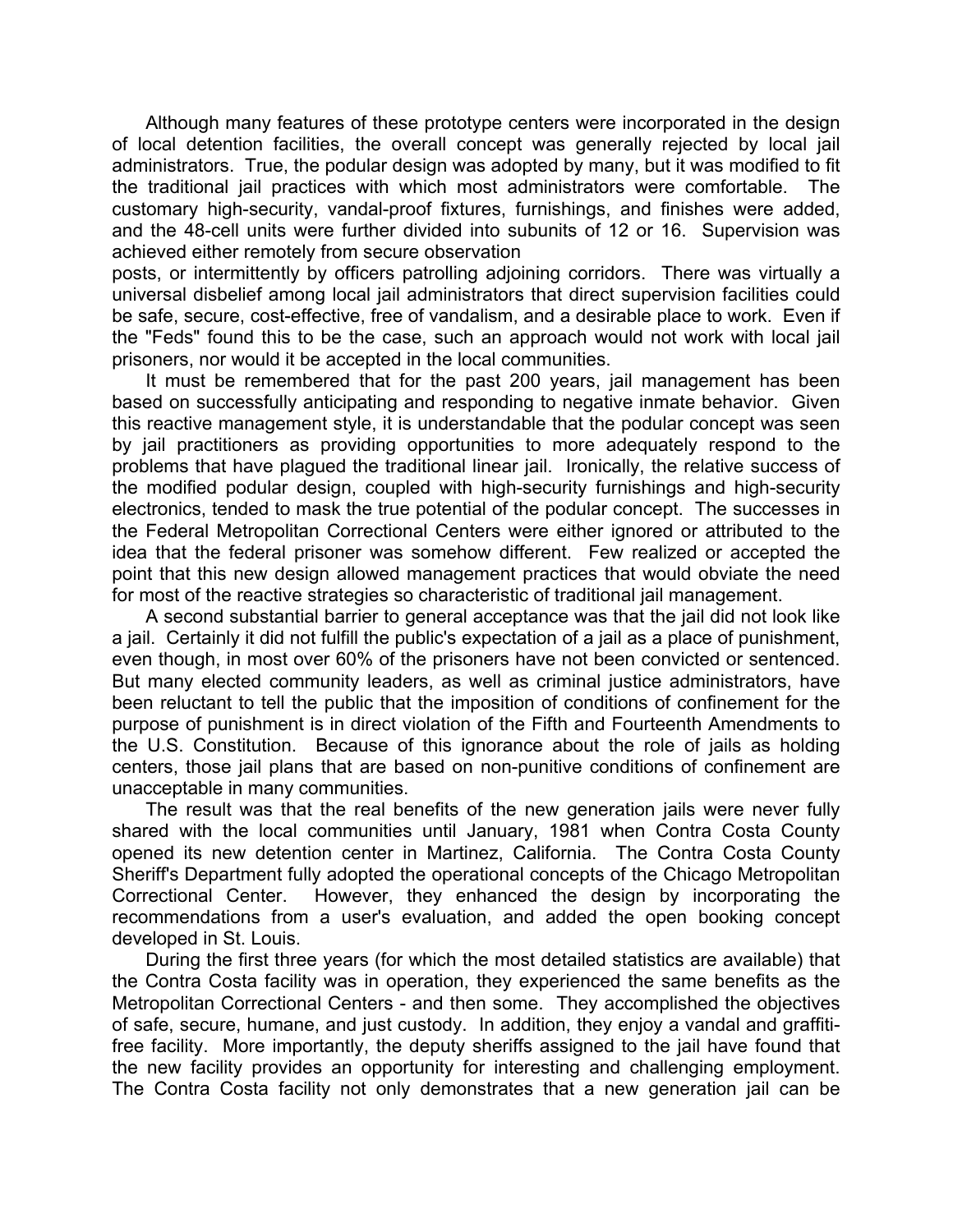effectively operated at the local level, but that it can also eliminate many of the personnel problems that plague local correctional operations (Nelson, 1983). This conclusion has been demonstrated time and time again in those facilities that have followed.

## The Hillsborough County (Florida) Experience

In mid-1990, Hillsborough County (Tampa, Florida) opened the largest direct supervision facility ever designed. From that time forward, its Orient Road Jail has been an unqualified success operationally. Over 25,000 people, representing 37 different states, 48 counties in Florida, and 23 foreign countries have toured the "big" jail since it opened.

The Hillsborough County Sheriff's Office decided in 1983, after touring jails around the country, that they would "go Direct Supervision". The facility at Contra Costa, made the decision an easy one: The cleanliness and overall smooth operation were unsurpassed in any other jail they visited. Another significant decision was made as a result of those tours and that was to make a strong commitment to the planning and design process. This commitment was made as stories were shared about how long it took to finally get to the point of opening another jail and how much of an overrun in time and money accompanied the completion of a new facility. Hillsborough's thinking was that the commitment of more time "up front" would pay off in the long run. The end result was a lengthy, detailed planning process that culminated in the desired design completed on schedule with the projected budget.

The commitment to direct supervision coupled with the detailed planning process resulted in real operational benefits. As anticipated, major incidents were dramatically reduced, however, the total number of reported incidents actually increased. An analysis revealed that the direct supervision concept did even more than originally projected: Deputies were finally in almost total control, documenting virtually everything that occurred in the pods.

Every jail system has its own special history. In the case of Hillsborough County, the Detention Department of the Sheriff's Office evolved from the consolidation of several different institutions in 1972 into one of the 20 largest jail systems in America. Prior to opening the new jail in June, 1990, the only building that was actually designed as a detention facility was a 508 bed jail located in downtown Tampa. The other facilities represented a miscellaneous mix of structures. One was a county work farm constructed in 1926, which was administered by the Board of County Commissioners; it housed misdemeanor offenders sentenced by county courts. Another structure was originally built for and run by the City Sanitation Department to house minimum security prisoners who were sentenced by Tampa municipal courts on city ordinance violations.

As the population of the county grew, so did the number of arrests, and consequently, the daily jail census. In view of rulings by courts on the rights of inmates, the patchwork makeup of facilities was considered unsatisfactory; therefore, in 1982, the Sheriff's Office undertook a needs assessment of the jail system. The sheriff made a presentation to the Board of County Commissioners detailing the space shortage and projecting bed space requirements through the year 2000. He requested and obtained approval to hire an architectural team to conduct a building and land use study, prepare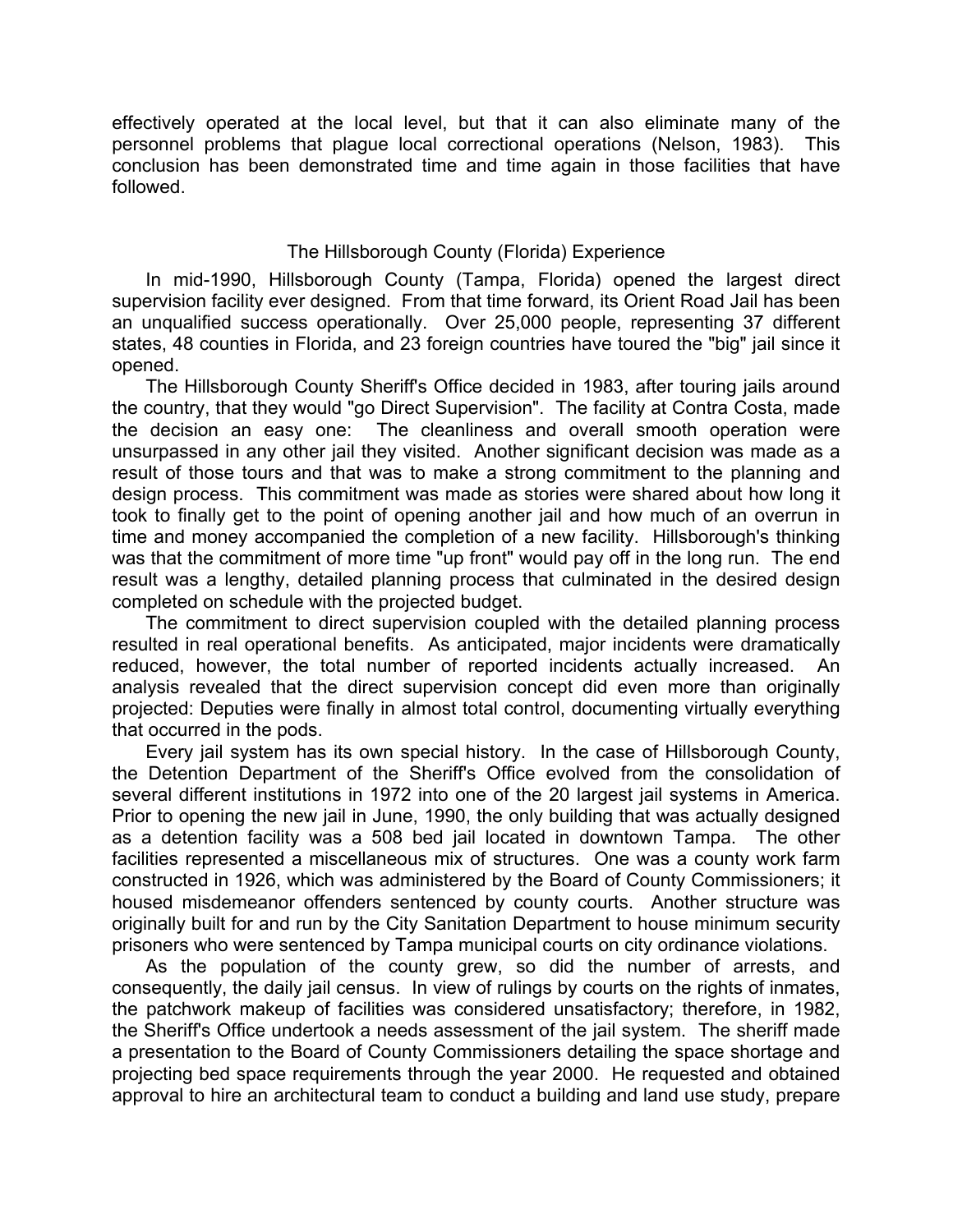a detention master plan, and design the first of several facilities. After a comprehensive planning effort, a contract to build the new jail was awarded in 1987.

During the same time frame, over 500 beds of temporary housing were opened to deal with the critical issue of overcrowding. The largest of these facilities was a 384 bed dormitory style structure that was created by bolting together 64 "trailer-type" units into eight pods holding 48 inmates each. Recognizing that extraordinary measures were required to maintain security in a jail made of "mobile homes," direct supervision was adopted as the inmate management philosophy.

Historically, jails were operated under the premise that bars or glass separated the inmates from staff. This design standard forced officers to be reactive instead of proactive. Unable to prevent problems from developing, all that they could do was respond to incidents after they occurred. In essence, inmates controlled nine tenths of a typical jail (the housing areas) while officers managed only one tenth (the corridors and control rooms). Consequently, there was an incredible amount of inmate violence including aggravated battery, homosexual rape, extortion, arson and suicide attempts.

By contrast, in a direct supervision jail such as in Hillsborough County, the officers work in the housing area face to face with the inmates with no bars or glass to separate them. The situation can be best likened to a teacher in the classroom or a beat officer on the street. Given total authority and control over 48 to 64 inmates, an officer in a direct supervision pod is a supervisor, not merely a custodian. All pods in such a setting open into a common area where inmates who obey the rules are allowed to move about socializing and participating in group activities. Keeping the housing area clean at all times is mandatory. For those who participate, there are many rewards including limited viewing of television (paid from profits of the inmate canteen fund, not by the taxpayer) throughout the day and evening hours, daily visitation and availability of activities such as cards, board games, and basketball. Most of the recreational activity takes place in a small exercise yard that is an extension of each housing pod. The pod officer influences inmate cooperation by withholding any or all of these privileges until the desired response is obtained.

The benefits of direct supervision were proven in the temporary modular jail where, from 1987 to 1990 during its period of operation, there never was a serious assault on a deputy, a rape, arson fire or suicide attempt. Significant incidents were virtually nonexistent. As a bonus, the modular facility served as a training ground for the new direct supervision jail. As part of the preparatory training, sergeants and corporals gave up their chevrons, while keeping their pay, and were assigned as pod deputies for eight weeks each, so that they would have a full appreciation of what pod deputies would face in the future. In retrospect, this was probably one of the most innovative actions taken in the transition process, and certainly proved to be one of the most effective.

Ground-breaking for the new facility, called the Orient Road Jail, occurred in November, 1987. Originally planned to house 650 inmates, it evolved during the planning process into a 1714 bed facility. As part of that evolution, 16 of the 48 single cells in each direct supervision pod were double-bunked to alleviate overcrowding in the jail system, raising the bed count per pod to 64. Located on a 33-acre site, the building stretches 1,200 feet from end to end. The structure covers 14.6 acres with 636,000 square feet under roof. The total project cost was \$69.3 million including \$1.9 for program development, \$3.8 million for design, \$61 million for construction and \$2.6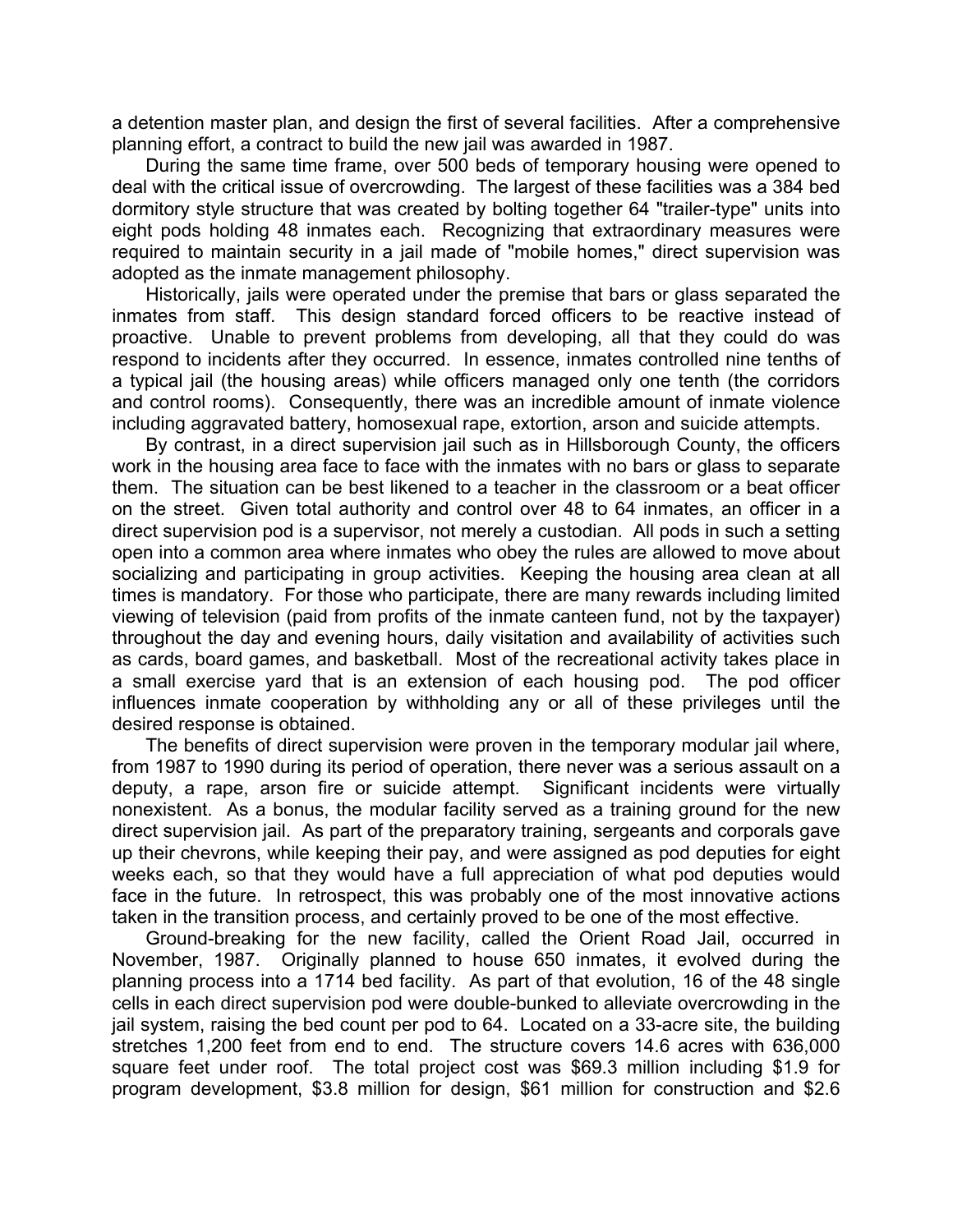million for equipment and furnishings. Included in the cost was a new central booking facility capable of processing over 100,000 arrestees annually as a service to the 20 law enforcement agencies that operate in Hillsborough County. Additionally, administrative offices for the Detention Department, a 21,000 square foot warehouse serving the entire Sheriff's Office, and a Central Breath Testing facility were all a part of the project.

The Orient Road Jail is a staff efficient and cost effective facility. Had it been built to the same specifications as the downtown Tampa jail, it would have required 216 more deputies than the present staffing pattern calls for to supervise 1,714 inmates. Over 90% of the housing areas are provided with traditional, commercial grade fixtures and furnishings in place of expensive, vandal-resistant items. The remainder of the building (approximately 144 single cells) is designated for maximum security lockdown of high risk, recalcitrant or protective custody inmates who require segregated housing. They are equipped with stainless steel toilet and sink combinations and high security steel doors, items which cost \$800 and \$700 respectively. By means of comparison, porcelain toilets and sinks cost \$260 for the pair and solid core wooden doors are only \$200. Far from being plush amenities, use of such fixtures and doors represented a significant cost saving to the taxpayers. In the case of Orient Road Jail, the savings amounted to \$1.5 million.

Direct supervision facilities do not look like the public expectation of a jail. Bright colors, builders hardware, and extensive use of sound deadening materials help create a habitable living space for inmates and staff at far less than the cost of a traditional jail. Because of that, some jail administrators and elected officials have been hesitant to adopt direct supervision as a method of operation. What those individuals fail to recognize is that direct supervision is a practical and economical solution to the day to day operational problems of running a modern jail. Over 30 years, construction costs account for only 10% of a jail's budget, so building a jail that is staff efficient and inexpensive to operate makes sense. Direct supervision also provides a much better working environment for the officers who are literally locked up with the inmates by considerably reducing stress. The average length of stay of inmates in the Hillsborough County jail system is 15 days; while the typical officer spends 10, 20, or even 30 years in jail working five shifts per week. Staff's facetious question, "Who is in jail anyway, them or us?," really takes on a new meaning when put in this context.

Ideally, the opening of a new jail is a turnkey affair where all systems are complete and fully operational at the time of occupancy. Unfortunately, the Orient Road Jail had to be opened in phases because of pressing space needs. On June 3, 1990, inmates at the former county work farm were transferred to the new jail before it was even substantially completed so that the minimum security facility could be razed to make way for a staff parking lot. In late August, 1990, the remaining general population housing units were activated by transferring more than 700 inmates from the former Sanitation Department jail and the modular unit in West Tampa. The final phase took place on April 14, 1991, when Intake Housing and Central Booking were shifted from the downtown Tampa facility. The delay in opening Booking was a function of the need to test general population housing under operating conditions, acquisition of required new equipment, and orientation of law enforcement officers throughout the county on the new procedures to be followed. In addition, the staff to be assigned to the new booking and classification setting had to be given time for transition training.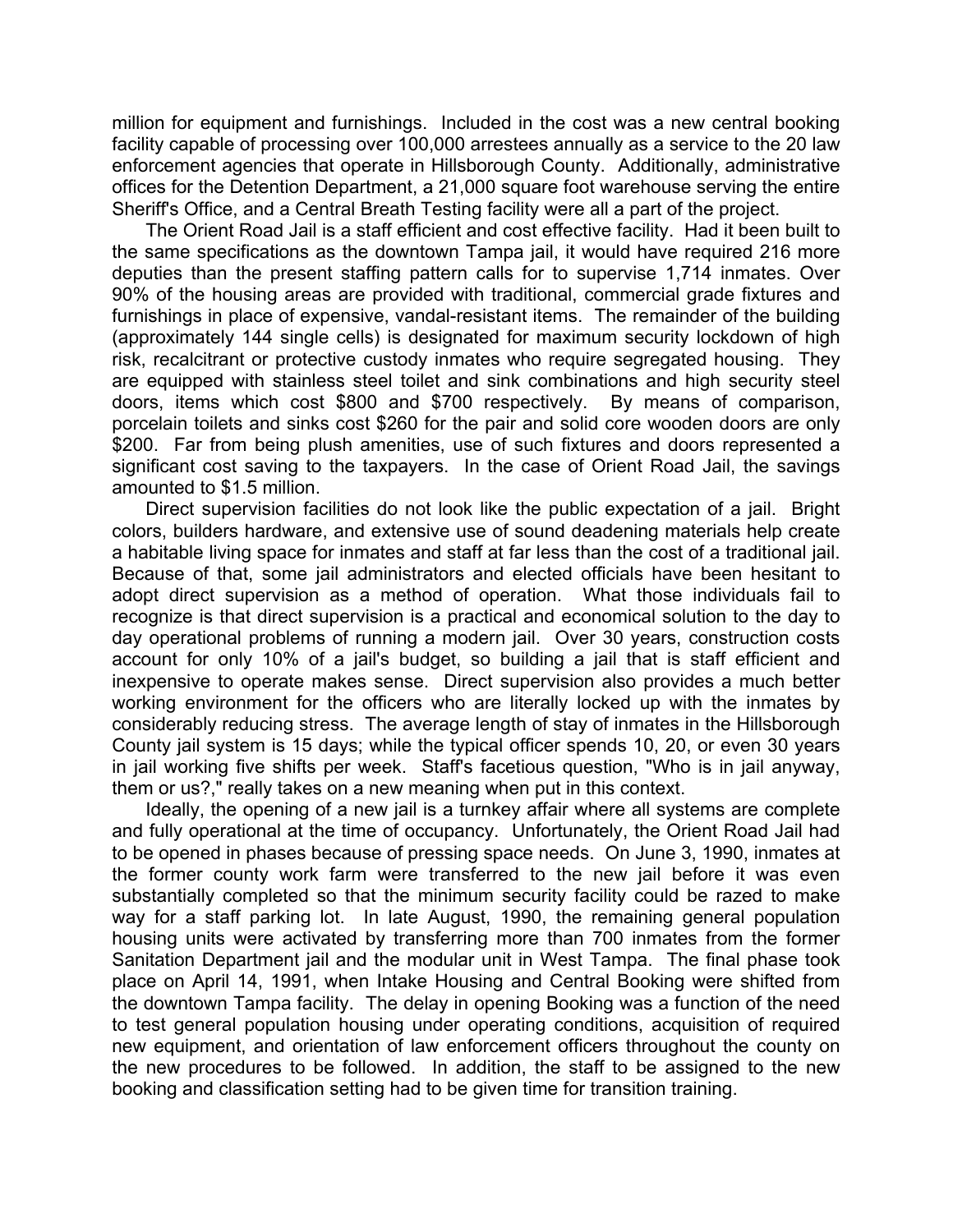Since becoming fully operational, procedures have been constantly fine-tuned to the point that daily activities have settled into a smooth routine. The staff is pleased and proud of what has been accomplished and considerably more content with its lot than had previously been the case. This is borne out by the fact that the annual turnover rate for Detention was 22% in 1981, but only 3.6% in 1991.

In addition to a more staff and cost efficient facility, the construction of the Orient Road Jail and the stopgap measures leading up to it were directed at preventing the intervention of the federal courts. Hillsborough County has the only large jail system in the entire state of Florida that is not under some form of direct federal control, either through a consent decree or a federal population cap. In that regard, the county is continuing its efforts to insure that the inmate population remains under control. The Sheriff's Office is culminating work on a master plan for a new direct supervision facility with an eventual 4,096 bed buildout over the next 30 years that will be added to the 2,276 beds now in the system.

In the final analysis, direct supervision has proven to be the most practical, cost effective, and successful method of managing the growing inmate population in Hillsborough County. Total commitment to the principles of direct supervision has been rewarded with proof that economically, operationally and professionally, it is the right way to run a jail (Parrish, 1992).

#### **Summary**

#### **Literature Review**

Since its emergence in the early 1970's, there have been over 100 articles written about direct supervision applications. Most of these articles discussed specific experiences although many - most notably those dealing with direct supervision architecture - were broad in their scope. Ironically, a review of the available literature discloses that not much has improved on two of the original papers presented on the subject.

In 1983, Raymond Nelson compiled the eight "Principles of Direct Supervision" which were subsequently published by the National Institute of Corrections (NIC). Although sometimes modified and adapted or even added to, as in Hillsborough County, these basic tenets have stood the test of time, at least in the short run. The following year, Stephen Gettinger's pamphlet "New Generation Jails: An Innovative Approach to an Age-old Problem" was also released by NIC. And again, the material has retained its relevance today.

Among several good articles from architects, those by Robert Miller (1985) and Dale Nederhoff (1984) are both enlightening. Indeed, direct supervision may claim to be at least a part of the catalyst that has gotten the architect more involved with the user in the design planning process.

#### Review of Research

While a host of researchers have contributed to the field, the 1989 work of Jay Farbstein with Richard Wener and others stands out. This is undoubtedly due in large part to the early and on-going involvement of the authors with the concepts of direct supervision, coupled with the extensive report itself. Moreover, the data collected lends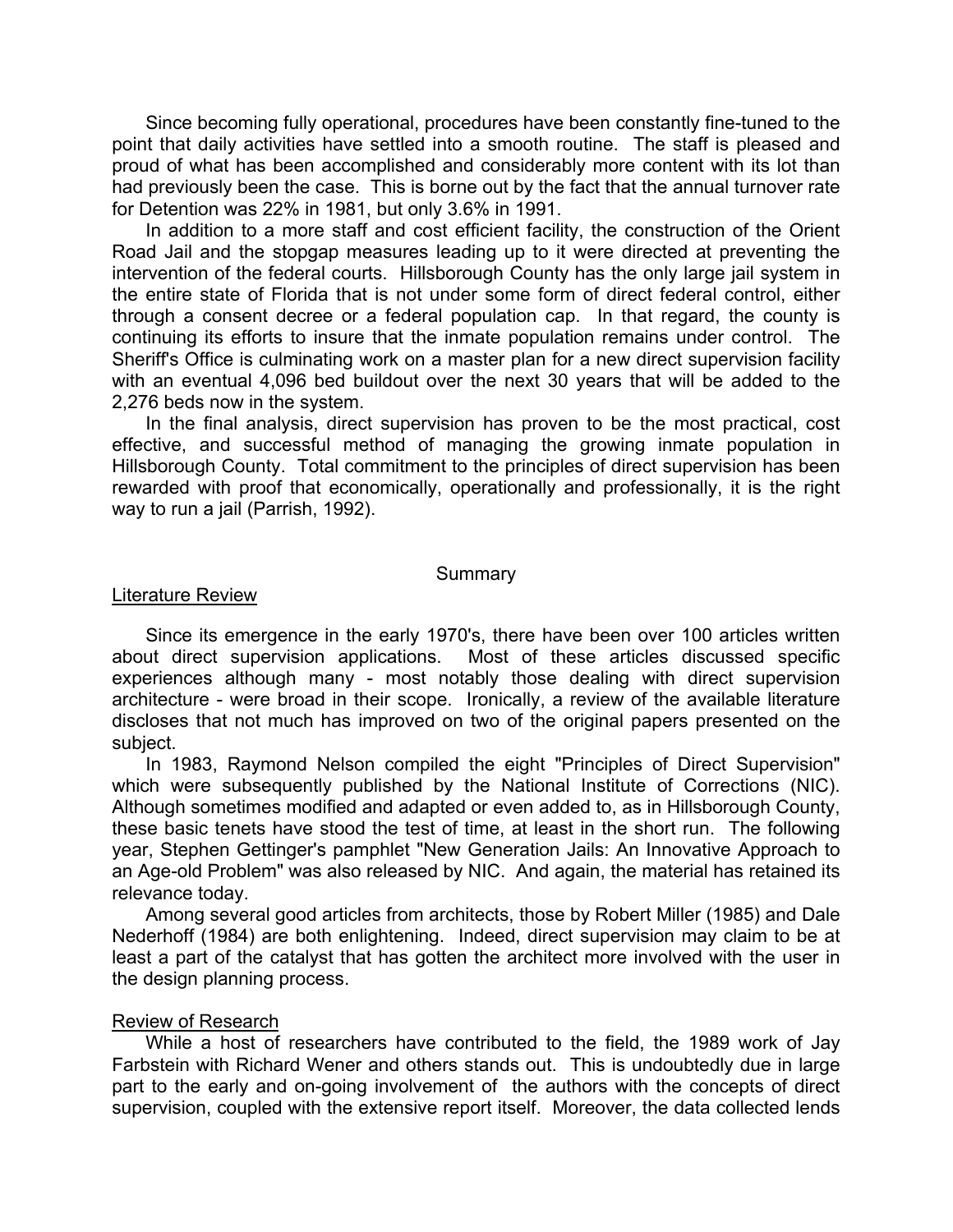itself to further analysis. While their conclusions support direct supervision, they were candid in their recommendation that further study is warranted and needed.

NIC remains the best source and main repository for direct supervision information along with Ray Nelson's new institute. These resources are valuable enough to include in the text:

National Institute of Corrections Information Center 1860 Industrial Circle, Suite A Longmont, Colorado, 80501 Telephone: (303) 682-0213 or 1-800-877-1461

National Institute of Corrections Jails Division 1960 Industrial Circle, Suite A Longmont, Colorado, 80501 Telephone: (303) 682-0639 or 1-800-995-6429

Direct Supervision Institute Incorporated P.O. Box 101075 Denver, Colorado, 80250-1075 Telephone: (303) 692-9296

#### **Conclusion**

While significant benefits have resulted from the direct supervision approach, other concepts may also achieve similar results. However, there are public policy and professional policy issues which transcend operational benefits and are critical to the strategic dimensions of current jail planning.

For example, as a matter of public policy, does a community want a jail that is proactive or reactive in addressing inmate problems and needs? And from a legal point of view, will the jail accommodate the "evolving standards which mark the progress of a maturing society" as prescribed by the Supreme Court? Will the new jail be an appropriate place for confinement of

local citizens charged with a crime and requiring detention?

Those of us who profess to be professionals in the field have an obligation to create correctional environments that will improve our society, or at least do it no harm. Given the state-of-the-art in corrections, "doing no harm" is a respectable accomplishment. While corrections has not been particularly effective in reducing criminal behavior of persons committed to our care, it does not necessarily follow that the state-of-the-art will not improve. Certainly the environment in which inmates find themselves determines to a significant extent the probability for change from offending to non-offending behavior.

It is important for today's correctional professionals involved in the design of institutions to develop facilities that will accommodate advanced correctional practices anticipated in the twenty-first century. New institutions should be places where the efforts of our successors will have an opportunity to bear fruit. At the least, new institutions should be compatible with the knowledge we have gained about human behavior in the twentieth century. The role of the correctional officer in our future institutions is a critical issue. The trend toward isolating the officer from the inmate is incompatible with the professionalization of the position. One department that recently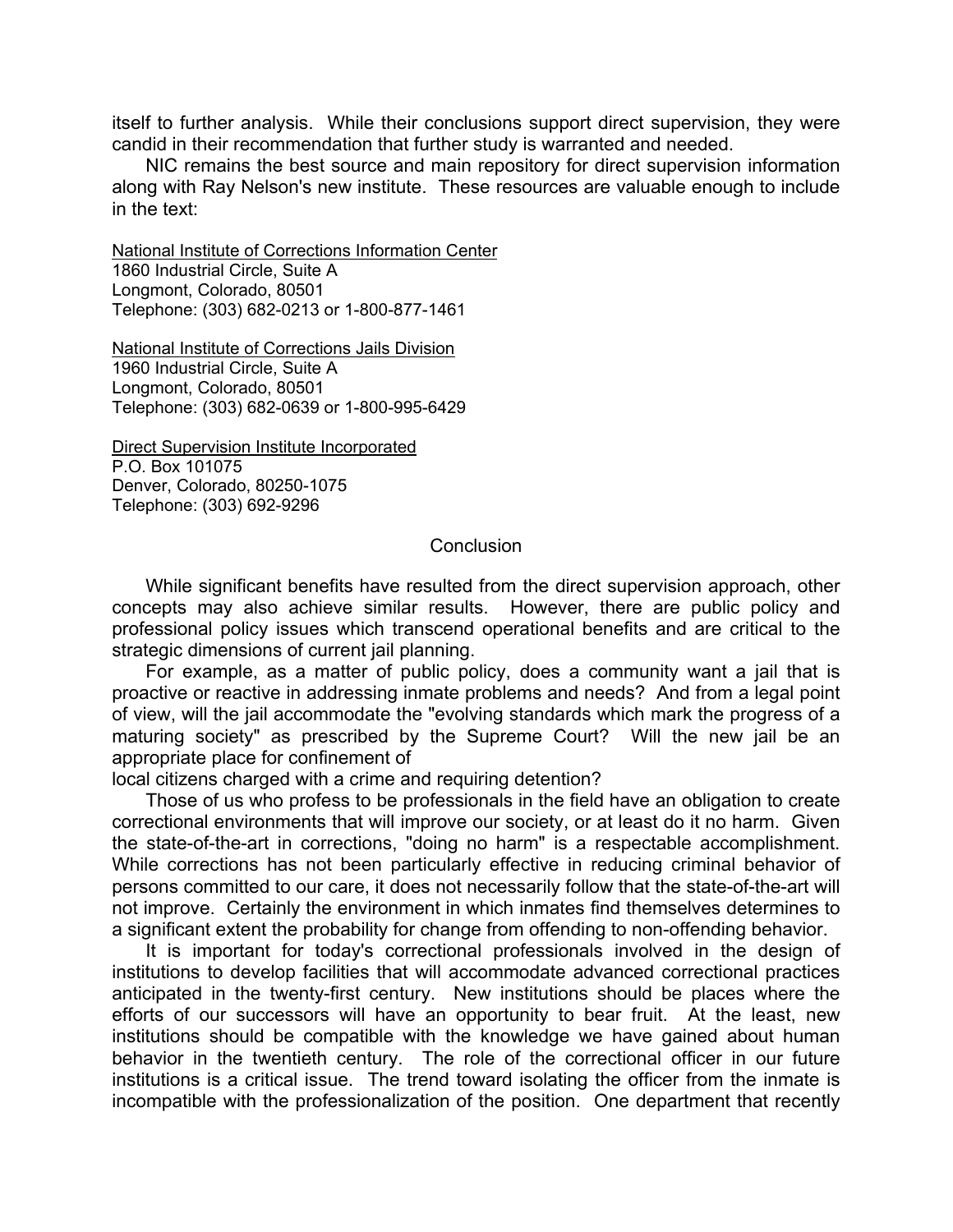opened a remote surveillance jail recruited personnel at lower qualifications and pay than deputy sheriffs to staff the secure control booths and restricted this new class of employee from having contact with inmates. As long as "guards" sit behind secure cages and fail to relate to inmates, there will be the animal-like reactions of prisoners with resulting property damage, predatory attacks, and injury to staff.

As we gain experience in training jail staffs for the transition from traditional jail operations to new generation jail, we have been particularly impressed with the enthusiastic response of the line officers. Once these officers understand the concept and the benefits, they overcome their initial resistance and become the concept's most ardent advocates. After all, the officers are the group that benefit most from direct supervision.

If we are to be successful in the professionalization of our correctional officer, we must structure duties and responsibilities so that they are truly professional in content. In too many situations the correctional officer remains a great untapped resource for effectively controlling and influencing the behavior of jail and prison populations. The direct supervision approach provides for maximum utilization of one of our most valuable resources, the correctional officer. Is it not better for us to direct our efforts toward developing this important resource than for us to forsake it in favor of technological barriers and devices? We cannot afford the technology that we are becoming dependent upon, particularly if the resultant environment does not alleviate fear or allow for change.

The direct supervision architectural management design provides a safe correctional environment that is compatible both with current knowledge of human behavior and with national correctional standards. It creates an environment in which the evolving standards of correctional practice can flourish. We should advocate the construction and operation of jails through humane, people-oriented architectural and management strategies (Nelson, 1983).

**Major Steve Saunders** is a Division Commander with the Hillsborough County Sheriff's Office. He has worked in detention and corrections in the military since 1966 and with sheriffs' offices since 1978 in Orange, Seminole and Volusia Counties in Florida and Oakland County, Michigan before coming to Hillsborough County in 1985. Steve's interests include all areas of law enforcement and corrections with special interest in local detention operations, and community policing programs. He is interested in Total Quality Management and Organizational Theory. He has a Bachelors Degree in Business Administration and a Master of Public Administration, both from the University of Georgia.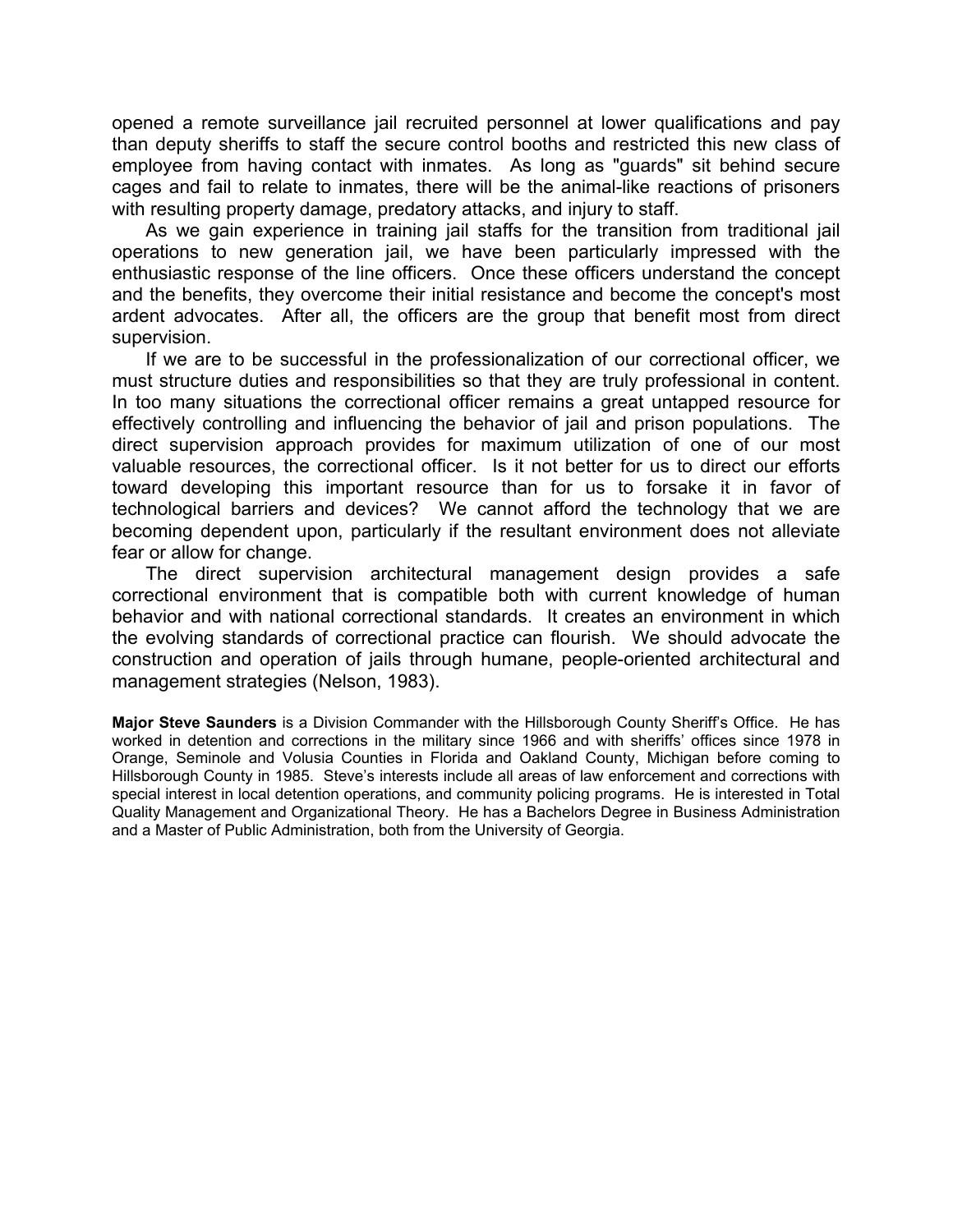## References

Books

- A Committee of the American Institute of Architects. (1984). Architecture for justice exhibition, Washington, DC.
- Buchanan, R. A., & Whitlow, K. L. (Technical Assistance # 85-4024 1986) A transition manual for new correctional facilities. Kansas City, Missouri: Correctional Services Group, Inc.
- Edna McConnell Clark Foundation. (1984) Time to build? The realities of prison construction. New York.
- P A Plans, Supplement to Progressive Architecture. (1994, October). Recreation centers/prison facilities. Stamford, Connecticut.
- Ranon, B., & Partners, Inc. Architects. (1985, December). Outline specifications, design development phase, Hillsborough County Detention Facility East for the Hillsborough County Board of County Commissioners. Kansas City, Missouri: Correctional Services Group.

Journal Articles

- Ard, L. R. (1990, May 20). Issues on overcrowding in a direct supervision facility. National Institute of Corrections, Proceedings of the 5th Annual Symposium on Direct Supervision Jails, Reno, Nevada, 34-38.
- Atlas, R. Cost savings aspects of a third generation detention facility: A case study, the Dade County Stockade Expansion. AIA Design Resource File Architecture for Justice Committee.
- Bell v. Wolfish, 441 U.S. 520 S.Ct. 1861 (1979) Supreme Court Reporter.
- Billy, G. D. (1989, June). A new ballgame in local corrections. Law Enforcement Technology, 14-16, 48-49.
- Billy, G. D., & Richardson, K. (1990, June). Renaissance on the county jail. Law Enforcement Technology, 31-33.
- Bordenaro, M. (1993, August). Direct supervision reforms correctional facilities. Building Design & Construction, 30-35.
- Bogard, D. M. (1990, May 20). The next generation jail: Emerging operational and architectural issues. National Institute of Corrections, Fifth Annual Direct Supervision Symposium.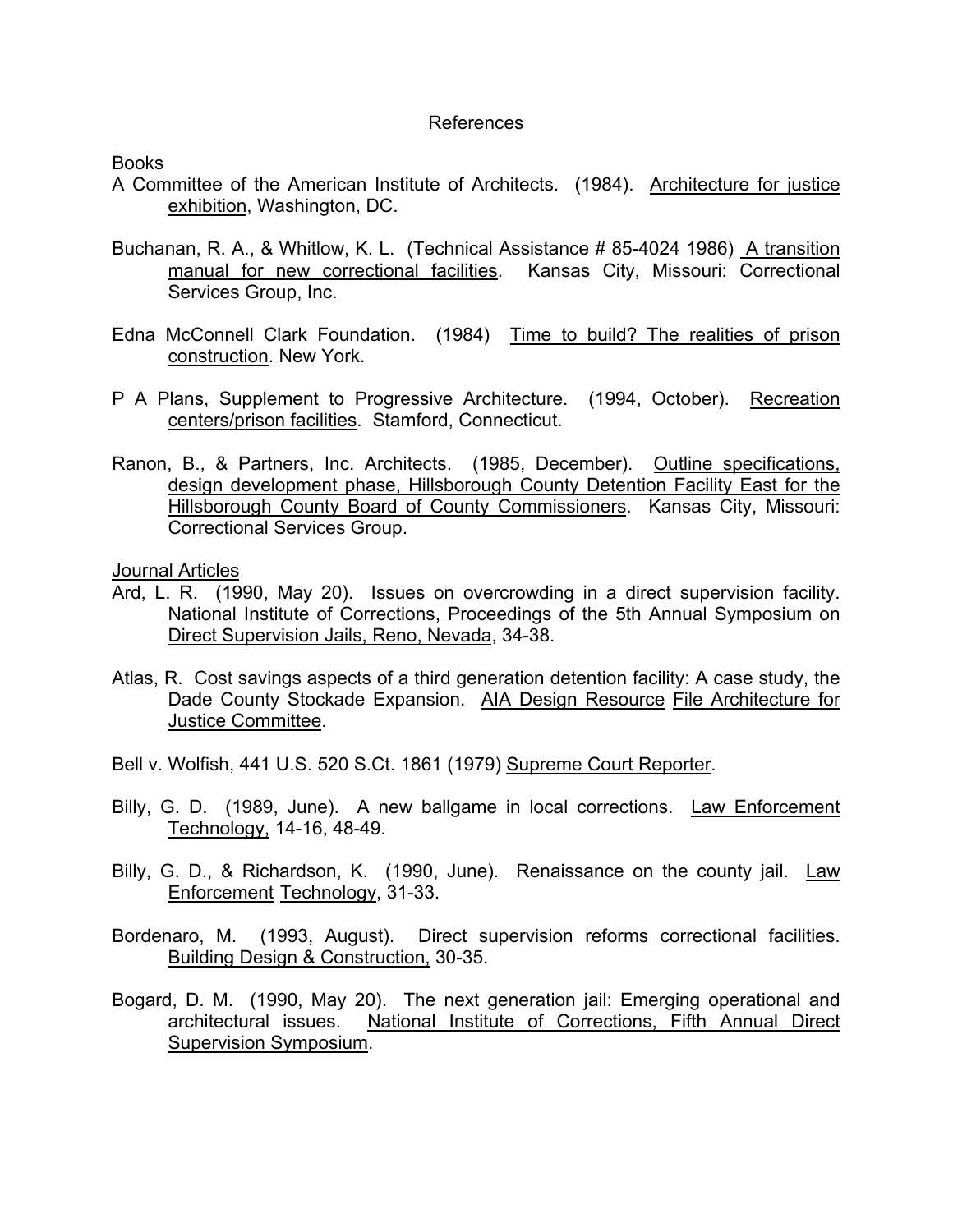- Canty, D. J. (1990, September). Courts help shape jail design. (Sonoma County Detention Facility) (Building types study 684: Correctional Facilities) Architectural Record 178 #10 146(2).
- Coles, F.S., CA. (1987). The impact of Bell v Wolfish upon prisoner rights. Journal of Crime and Justice, 10(1), 47-69 PR2479.
- The College of Engineering, University of Wisconsin-Madison. (1990, Spring). New generation jails and correctional facilities save construction, operating costs. Building, 6(2) 1-6.
- Cronin, M. (1992, May 25). Design gilded cages. Time, 52-54.
- Detention Reporter. (1989, October). Special focus on: Comparison of direct and indirect supervision facilities, Part I: Research Findings. National Institute of Corrections, Jails Division, Podular, Direct Supervision Jails Information Packet, 11-17.
- Detention Reporter. (1989, November). Special focus on: Comparison of direct and indirect supervision facilities Part II: Conclusions. National Institute of Corrections, Jails Division, Podular, Direct Supervision Jails Information Packet, 19-23.
- Dorris, V. K. (1993, February). Reforming the reformatory Architecture, 83(2), 103(7).
- Farbstein, J. & Associates, Inc. with Wener, R. (1989, June 1). A comparison of "direct" and "indirect" supervision correctional facilities, Final Report. Grant #GG-1, National Institute of Corrections, Information Center
- Gettinger, S. H. (1984). New generation jails: An innovative approach to an age-old problem. National Institute of Corrections, Washington, D.C.
- Horn, S. (1984, February 16). The cost benefits of podular designed and directly supervised correctional facilities. National Institute of Corrections, Jails Division, Podular Direct Supervision Jails Information Packet, 43-57.
- Knapp, G., & Wells, D. (1988). Inmate classification and direct supervision jails. American Jails, 2(1), 56, 58-59.
- Krauth, B., & Clem, C. (1987, April). Direct supervision jails: Interviews and administrators. Corrections Information Series, National Institute of Corrections Information Center.
- Miller, R. L. (1985, Winter). New-generation justice facilities: The case for direct supervision. Architectural Technology.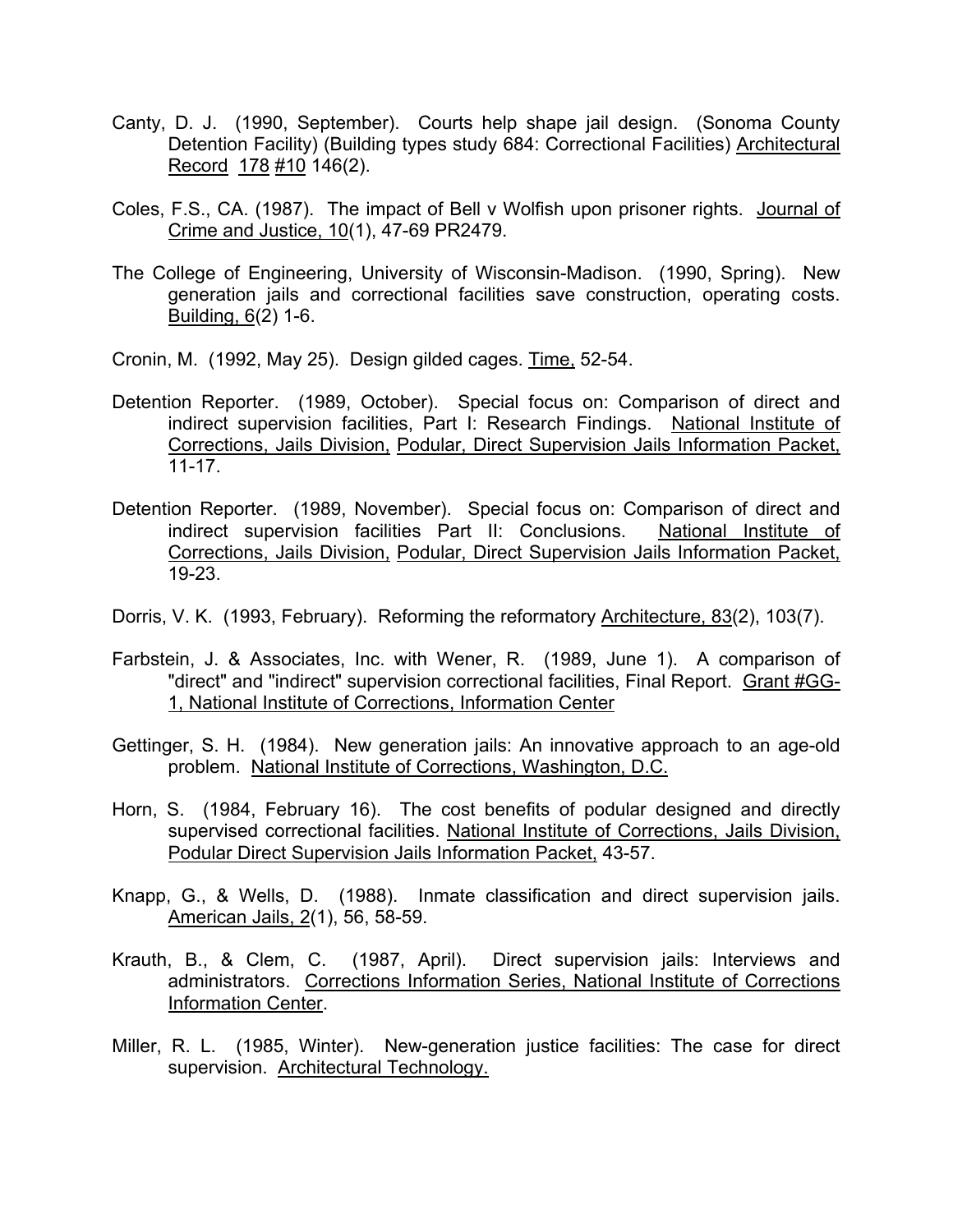- National Sheriff's Association. (1982). The State of Our Nation's Jails. National Sheriff's Association, Washington, D.C.
- Nederhoff, D. A. (1984, April-May). Jail architecture: Planning and design concepts for current and future needs. The National Sheriff.
- Nelson, W. R. (1983, May). The principles and dynamics of jail management essential to new generation jail. National Institute of Corrections, Information Center.
- Nelson, W. R. (1983, December). New generation jails. National Institute of Corrections, Jails Division, Podular, Direct Supervision Jails Information Packet, 25-41.
- Nelson, W. R. (1988, July). Cost savings in new generation jails: The direct supervision approach. U.S. Department of Justice, National Institute of Justice, Construction Bulletin, 1-7.
- Nelson, W. R. (1990, May) Revisiting the principles of direct supervision. National Institute of Corrections Jail Center, Proceedings of the 5th Annual Symposium on Direct Supervision Jails, Reno, Nevada, 15-28.
- Parrish, D. (1992, Spring). Direct supervision: The practical innovation in jail operations. FDLE Bulletin, 4(2).
- Pellicane, A. W. (1991, July). Direct supervision management: New Jersey saves money without compromising security. Corrections Today Annual Security Issue, 53(4), 146(3).
- Practice, T & P. (1993, February). Reforming the reformatory. Architecture, 103-109.
- Resolution. (1984, August). Isolation of staff from inmates. National Institute of Corrections, Information Center.
- Rutherford, A. (1985). The new generation of prisons. New Society, 73(1186), 408- 410.
- Saunders, S. (May, 1990). The transition to direct supervision paper. Delivered at the American Jail Association Direct Supervision Symposium, Los Angeles, California, Conference.
- Sechrest, D. (1985). Correctional facility design and construction management. Washington, DC, National Institute of Justice.
- Sigurdson, H. R. (1985, June). The Manhattan House of detention: A study of podular direct supervision. Boulder, Colorado: National Institute of Corrections.